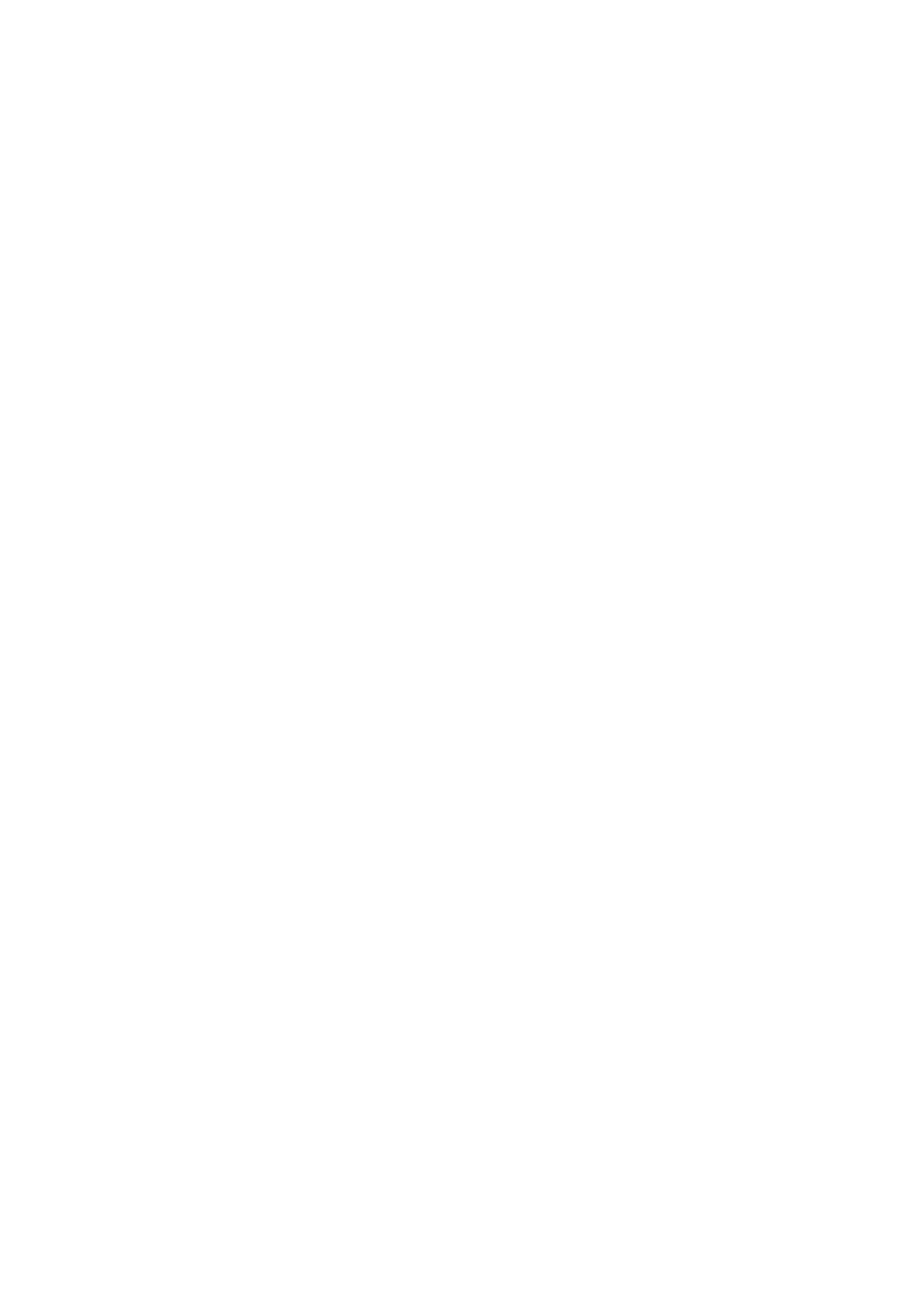# **CONTENTS**

| 1              |  |
|----------------|--|
| $\overline{2}$ |  |
| 3              |  |
| 4              |  |
| 5              |  |
| 6              |  |
| 7              |  |
| 8              |  |
| 9              |  |
| 10             |  |
| 11             |  |
| 12             |  |
| 13             |  |
| 14             |  |
| 15             |  |
| 16             |  |
|                |  |
|                |  |
|                |  |

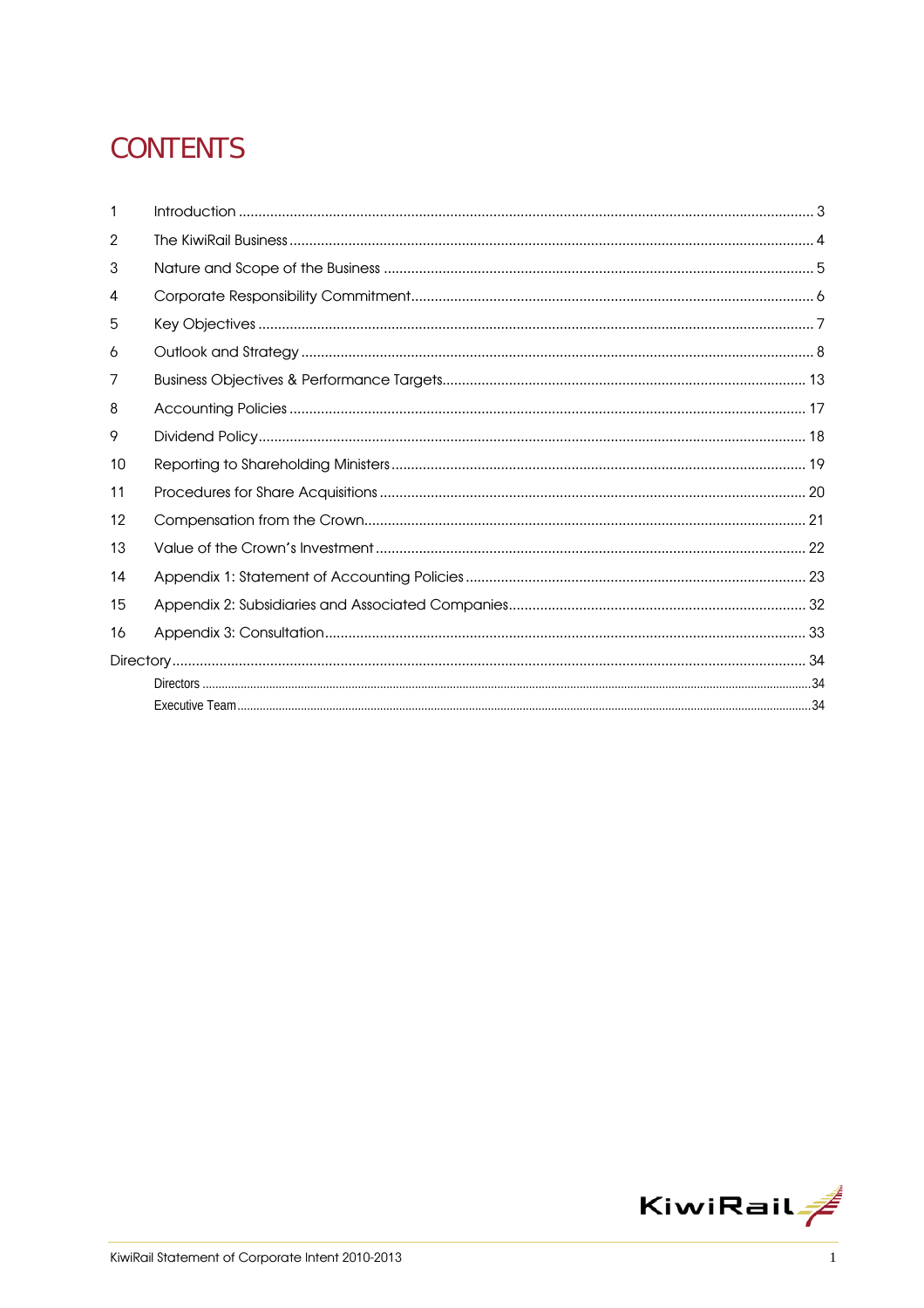This statement has been submitted by the Board of KiwiRail in accordance with Section 14 of the State‐Owned Enterprises Act, 1986. It sets out the Board's intentions and objectives to June 2013.

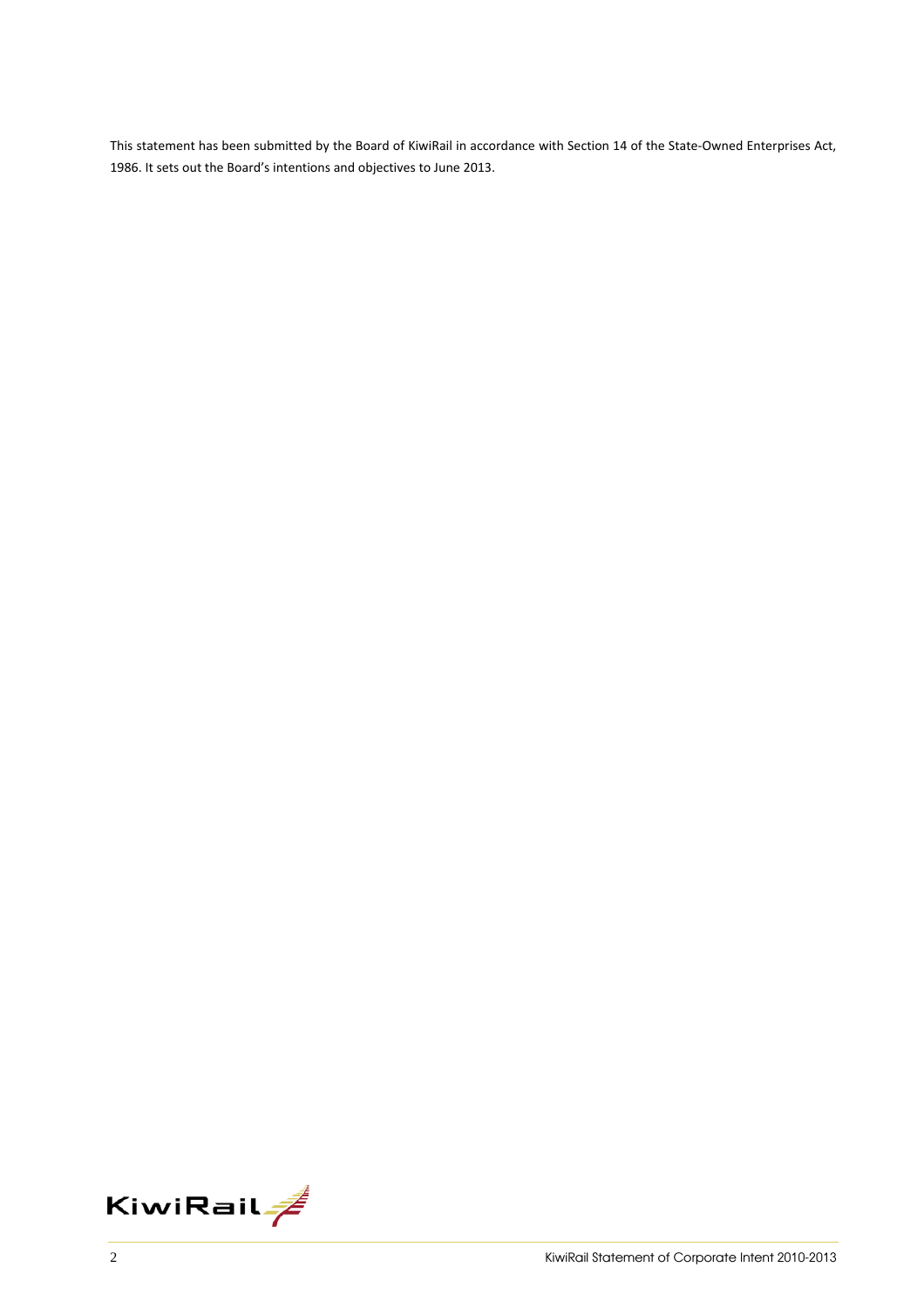## <sup>1</sup> INTRODUCTION

KiwiRail, a State Owned Enterprise, was formed over the last two years through the Crown purchase of the rail and ferry operations from Toll NZ Ltd and the mechanical services rolling stock operations purchased from United Group. These two purchases were combined with the Crown owned rail network of ONTRACK, previously purchased in 2004, to form KiwiRail. The result is a vertically integrated, state owned, rail and ferry business similar to that in place in the early 1990s.

The formation of KiwiRail in itself did not result in a stand‐alone, financially viable operation. It is well documented that due to a number of factors, including low levels of investment in capital and declining utilisation, KiwiRail would not be a financially viable entity unless a dramatic change in performance was realised.

The Crown, as the shareholder, delivered a clear message to KiwiRail. Future investment support in KiwiRail would only be forthcoming on the basis of strong commercial principles.

It was from this background that the Turnaround Plan for KiwiRail was developed. The Turnaround Plan is a tenyear strategic plan that outlines what KiwiRail must do to deliver a sustainable business. While seeking shareholder contribution to kick start the investment in the business, the plan outlines a path to make KiwiRail financially self-sufficient in the next ten years with EBITDA covering an appropriate long-term infrastructure investment programme.

The Turnaround Plan has been subject to independent due diligence by the Crown and while noting the plan is not without significant risk, the Government has supported the Turnaround Plan objectives with a \$750 million investment in principle over the next three years. KiwiRail will be under a Crown monitoring regime as the \$750 million is invested.

To that end, success for KiwiRail will be realised through meeting and exceeding our customers' expectations of time reliable services and this will be based on a prioritised investment plan in our network, rolling stock, plant, equipment, facilities and systems. From this we expect to grow volumes, drive yields and realise productivity improvements.

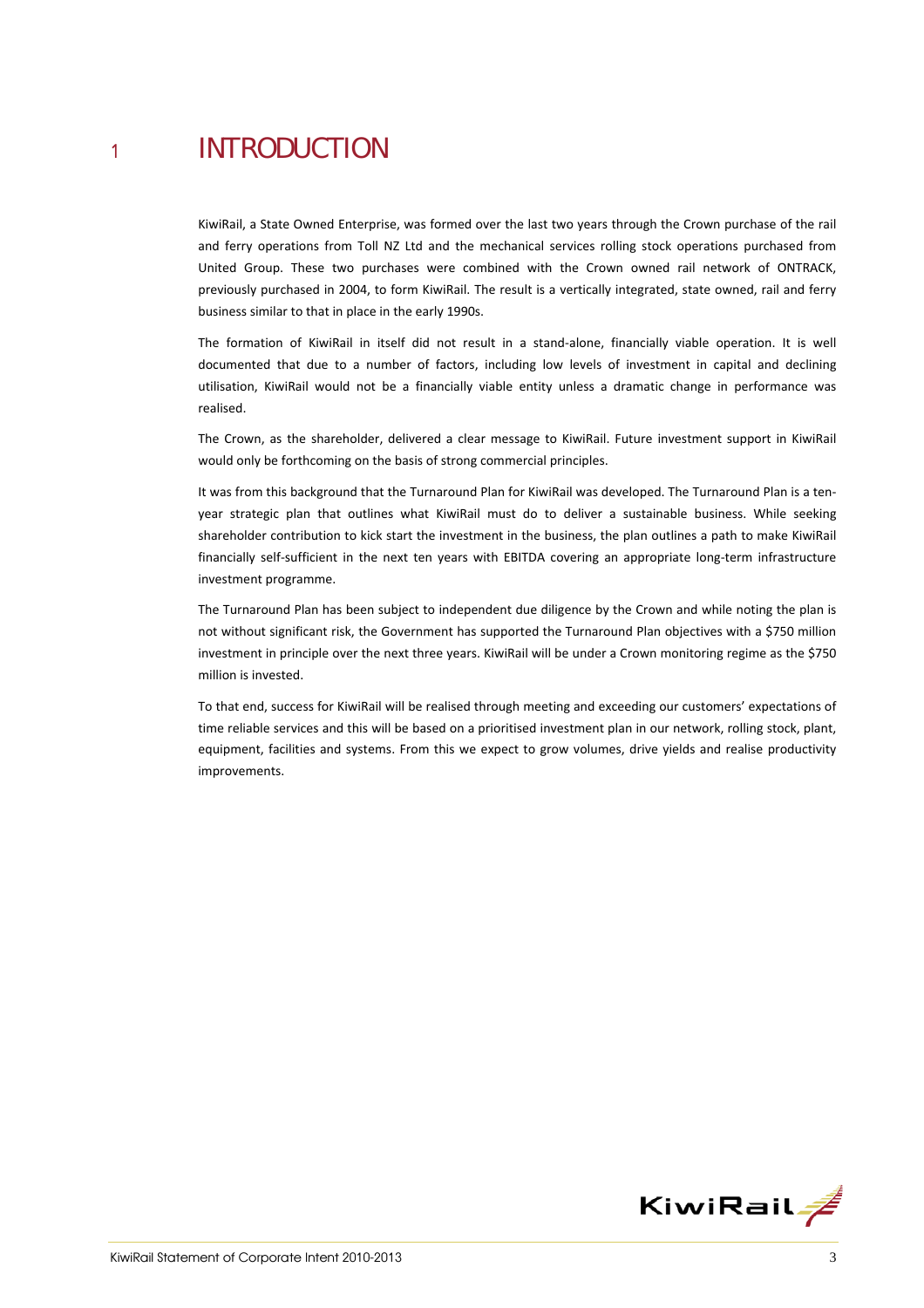## <sup>2</sup> THE KIWIRAIL BUSINESS

KiwiRail operates as a single entity with multiple business units. Key elements of the business are:

- KiwiRail Freight provides rail freight services and locomotives for passenger services. This includes:
	- The movement of bulk freight such as export coal, milk, steel, meat, horticultural products and forestry
	- The movement of containerised freight for import and export and domestic full container load customers
	- Auckland Metro Maintenance, which provides locomotive engineers and provides and maintains rolling stock (through KiwiRail Mechanical Services) for Veolia Auckland Transport Ltd
- Interislander operates the ferry passenger and freight services. This includes:
	- Three "roll‐on, roll‐off" ferries (two of which have rail capacity) carrying rail freight, commercial vehicles, passenger vehicles and foot passengers
- KiwiRail Passenger provides urban passenger services in Wellington and long distance passenger rail services. This includes:
	- Tranz Scenic, which operates the TranzAlpine, TranzCoastal, Overlander and Capital Connection long distance passenger services as well as special charter services
	- Tranz Metro, which provides urban passenger services under contract to the Greater Wellington Regional Council
- **KiwiRail Mechanical which includes:** 
	- The Hillside and Hutt Workshops, for rail and heavy engineering based manufacturing and maintenance
	- Maintenance and service repairs to all rolling stock (locomotives, wagons, EMUs, DMUs and carriages) for Freight, Tranz Scenic, and the Wellington and Auckland metros
	- Mechanical Design, the rail engineering design house
- **KiwiRail Network** 
	- maintains the rail network and controls the operation of trains on the network.
- **KiwiRail Corporate** 
	- provides support services to all business units
	- manages KiwiRail's extensive property portfolio including both operational and commercial property holdings.

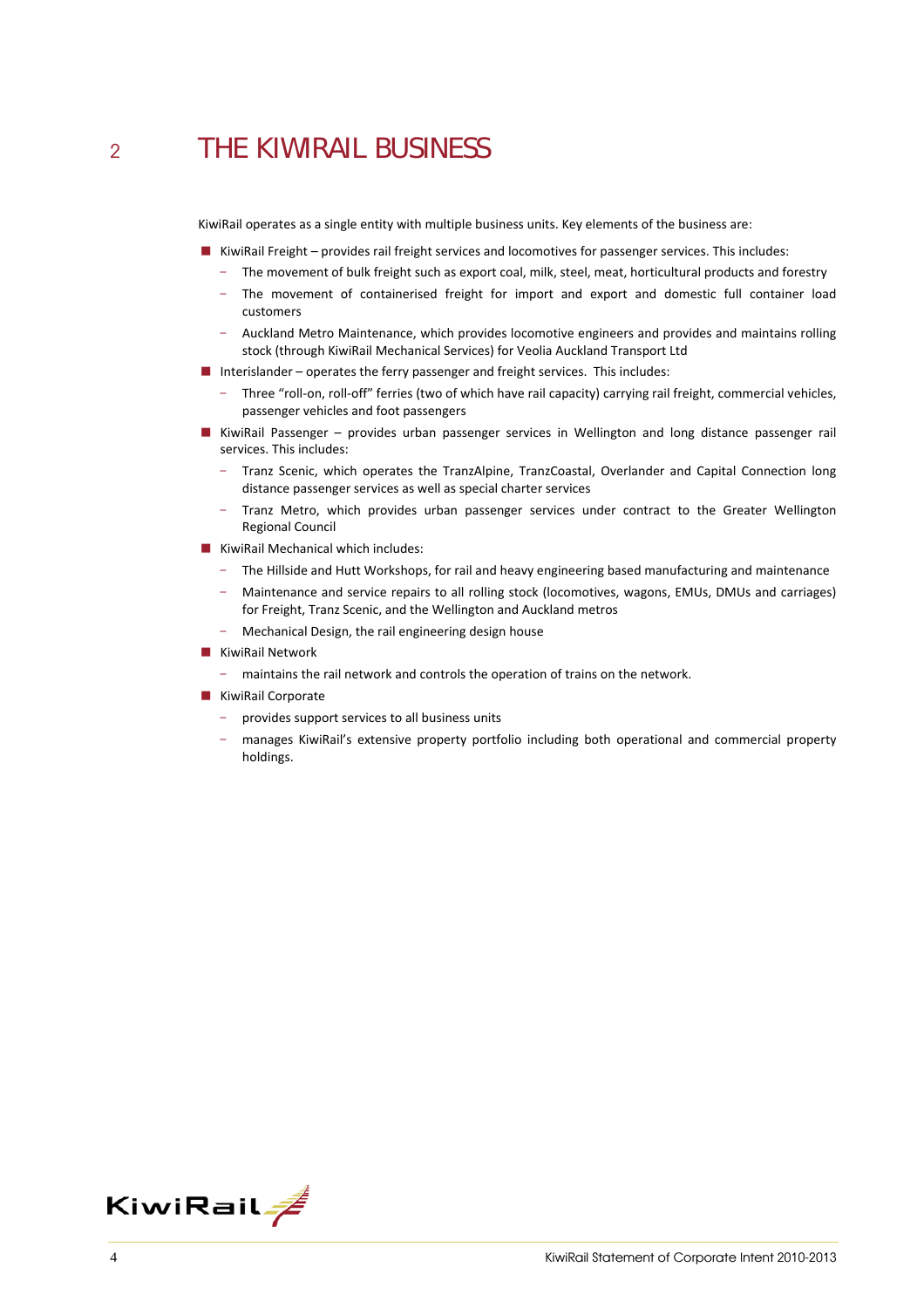## <sup>3</sup> NATURE AND SCOPE OF THE BUSINESS

The business activities of KiwiRail over the next three years will be:

- To own and operate a national rail network
- $\blacksquare$  To provide for the transport of bulk and consolidated freight
- To provide inter-island ferry services (forming the 'bridge' between the North and South Islands) for rail, commercial freight and passenger services and their vehicles
- To provide rail passenger services in metro areas and long distance services for both domestic and tourist markets
- To develop, where appropriate, rail and ferry services and rail and ferry intellectual property in expanded markets
- $\blacksquare$  To undertake or participate in business activities which add value for customers and leverage the capabilities of KiwiRail.

Within all these areas, KiwiRail undertakes activities that permit profitable utilisation of its existing assets, including intellectual property and the expertise of its people. These activities will be developed as part of the operation of KiwiRail, through subsidiary and associated companies and through alliances with business partners.

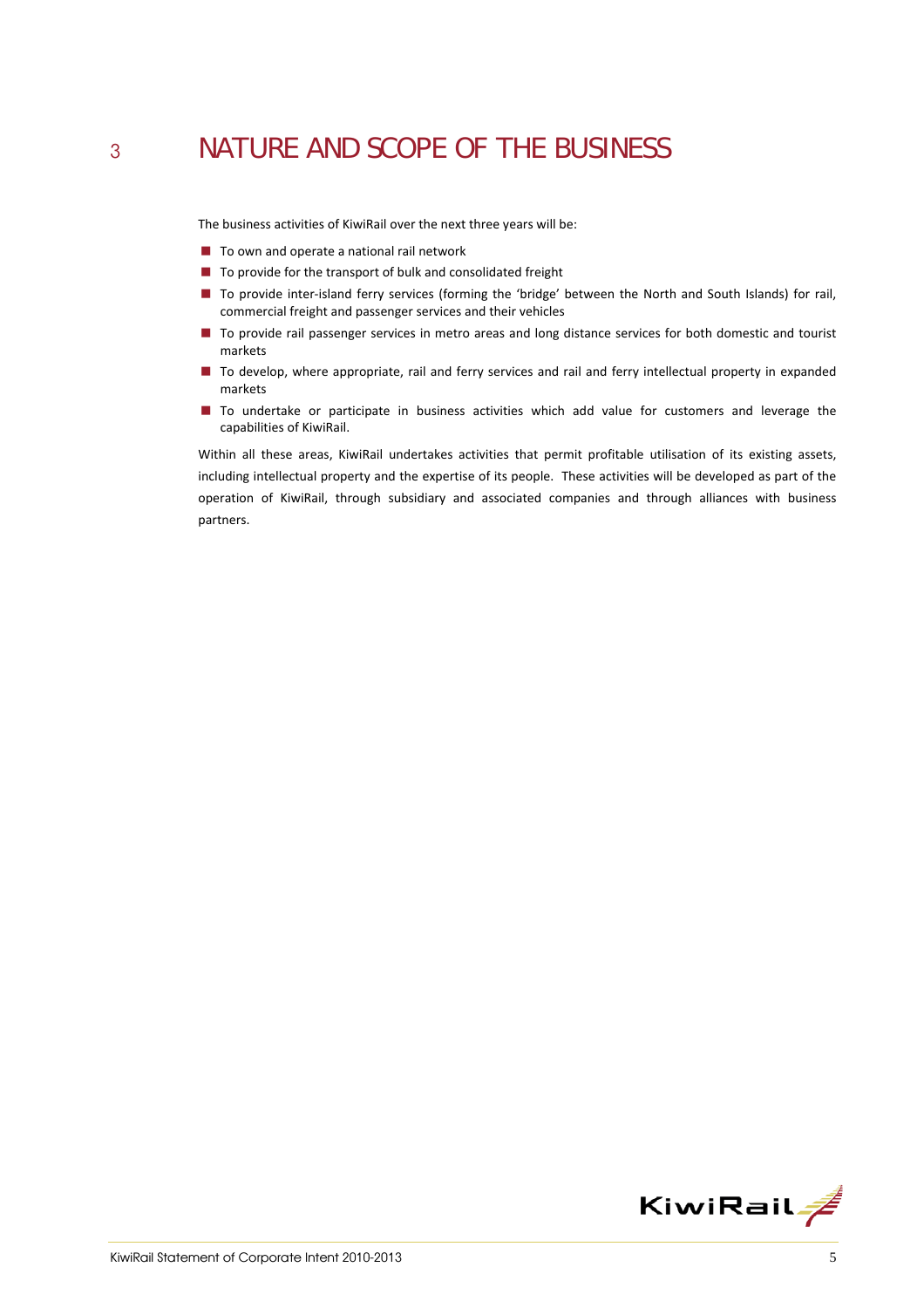## <sup>4</sup> CORPORATE RESPONSIBILITY COMMITMENT

KiwiRail's commitment to corporate responsibility has been defined across five impact areas:

- To deliver to our **customers** what we have promised; we will listen to them and involve them in our solutions and innovations
- To be a good employer, treating our **people** fairly and with respect, and valuing their diversity. We are committed to creating a workplace that makes people want to join, stay and work to their full potential. Our commitment to the safety and well‐being of our people is a priority
- To work with our **suppliers** to develop long term partnerships based on best practice procurement methods which reflect mutually agreeable codes of conduct and respect basic **human rights**
- To recognise the environmental, social and economic needs of the **communities** we work in and endeavour to be a good neighbour. We will involve relevant communities in initiatives we implement
- To help to protect the **environment** by better understanding, managing and measuring our environmental impacts and minimising the carbon footprint of the assets in our care. We will do this by reducing greenhouse gas emissions through the commissioning of new more fuel efficient locomotives and the completion of some of the big Metro Projects including Auckland metro electrification.

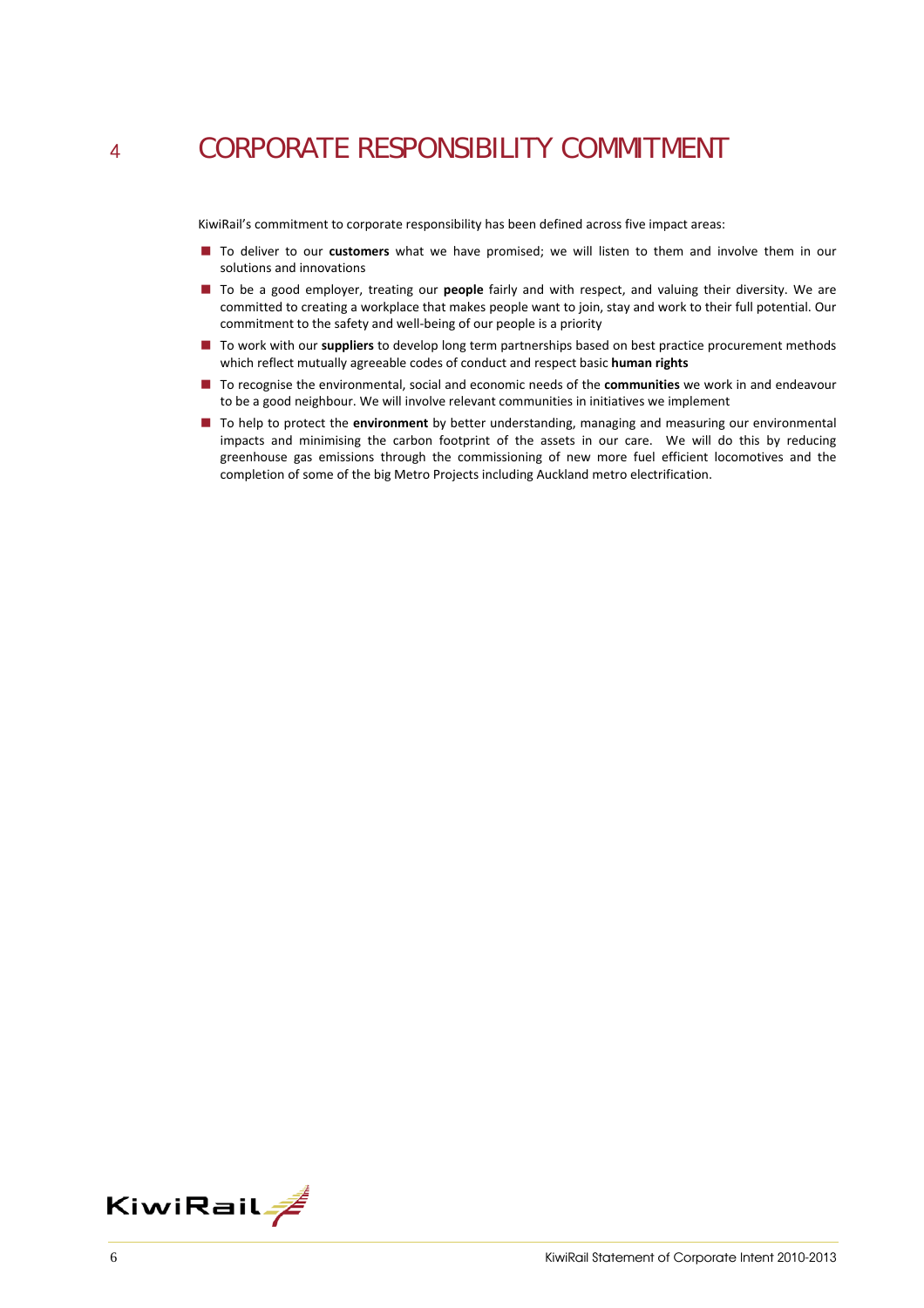

### *"Backbone of integrated transport networks"*

Rail moves approximately 30 percent of New Zealand's exports. It has natural advantages in moving bulk goods, linking export industries to major ports and moving people through congested cities.

An increase in freight volumes of 75 percent over the next 25 years underlines the importance of rail being able to meet its share of this growth.

Many years of under‐investment have reduced rail's relevance to its customers. The 10‐year Turnaround Plan aims to restore that relevance.

At its most basic, the Turnaround Plan involves focusing on increasing the movement of freight – on rail and ferry – along KiwiRail's key freight routes, improving yield from customers and improving productivity from staff.

It is based on the value of maintaining a connected network although conceding that the future of minor lines that carry limited traffic needs to be reviewed.

The plan recognises the importance of improving the "spine" that is the rail link for all sectors through and between the North and South Islands and creating greater capacity on inter‐island ferries for rail and general freight demand.

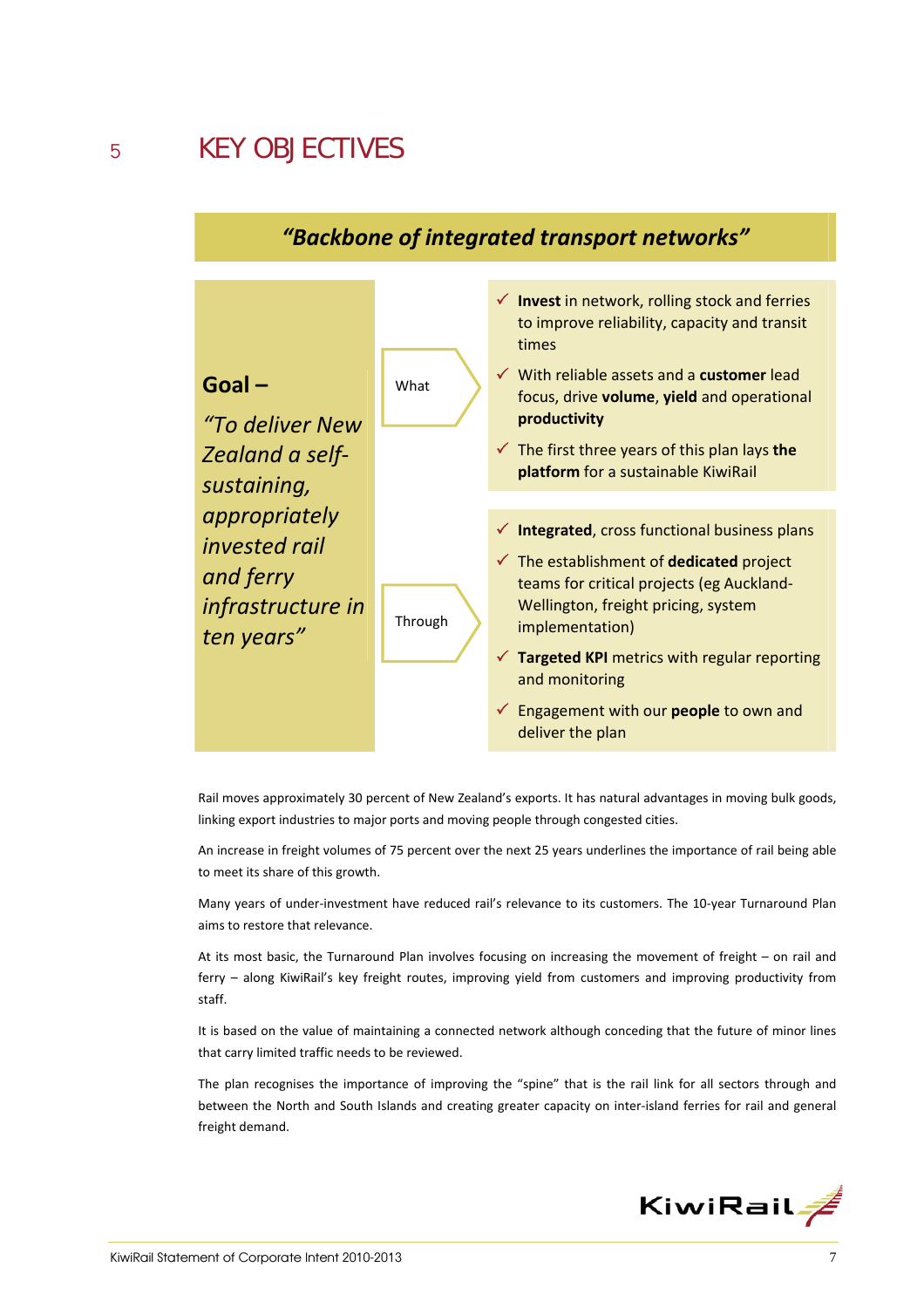## <sup>6</sup> OUTLOOK AND STRATEGY

The role of rail in the New Zealand economy is very different from 150 years ago when trains first started running and has changed significantly in the last 50 years. That means the way we plan our business must adapt to changing times and changing circumstances. At its most basic, it involves focusing on the movement of freight – on rail and ferry – along KiwiRail's corridors of significance. The rail industry differs from road in the length of its investment timeframes. Locomotives and wagons have working lives of 30 years or more. Bridges and tunnels can last 100 years. This tells us that although the business planning period is three years, our own planning and investment horizons must be much more distant.

The KiwiRail strategic direction was established in the Turnaround Plan. At its core, future success for KiwiRail will be determined by the success of the Freight business unit in meeting the expectations of our current and future customers. Critical to this is improvement in the domestic sector through its key corridor (Auckland to Wellington). Success here will also maintain the viability of the main trunk and therefore a national rail network. To have success in this corridor, meeting our customers' needs with a time reliable service will be paramount to strengthening our position as a line hauler, enabling them to commit to KiwiRail for the long term.

KiwiRail also provides network access for metro passenger services in Wellington and Auckland. We are committed to working with local authorities accountable for developing integrated passenger transport solutions by giving visibility to the expected future costs to maintain the network at an appropriate level for the services we are asked to support.

Tourism is seen as critical to the KiwiRail business with both the Interislander and the Tranz Scenic business providing world class travel experiences. As one of New Zealand's biggest tourism operators an increased emphasis on improving the experience element of our travel products will be a key part of our Turnaround Plan.

KiwiRail has identified a number of minor lines where sustainability of freight services will be reviewed. We will consult with the communities and customers around the minor lines as we look to establish whether commercial opportunities can be identified to maintain services in these areas.

The investment in KiwiRail, announced by the Government in May 2010, marks the beginning of the Turnaround Plan that will create a business capable of standing on its own financially.

The planned revenue and volume growth in this three year plan is significant; the future sustainability of that growth is based on seed investment by the Shareholder.

### *The first three years lays the platform for the long term sustainability of KiwiRail and this investment will be driven by our customers' needs for KiwiRail to continue to be the backbone to their integrated transport needs.*

The investment, subject to business cases, calls for funding into assets rather than an operating subsidy.

The strategy reflects the need to create a viable and efficient rail industry capable of meeting its share of freight traffic which is projected to grow by at least 75 percent by 2031.

Success for KiwiRail will be delivered through increased rail volumes and revenue, increased productivity, modernised assets and through a commercially principled business (which will include full cost recovery for services we provide to other organisations such as the metro passenger owners).

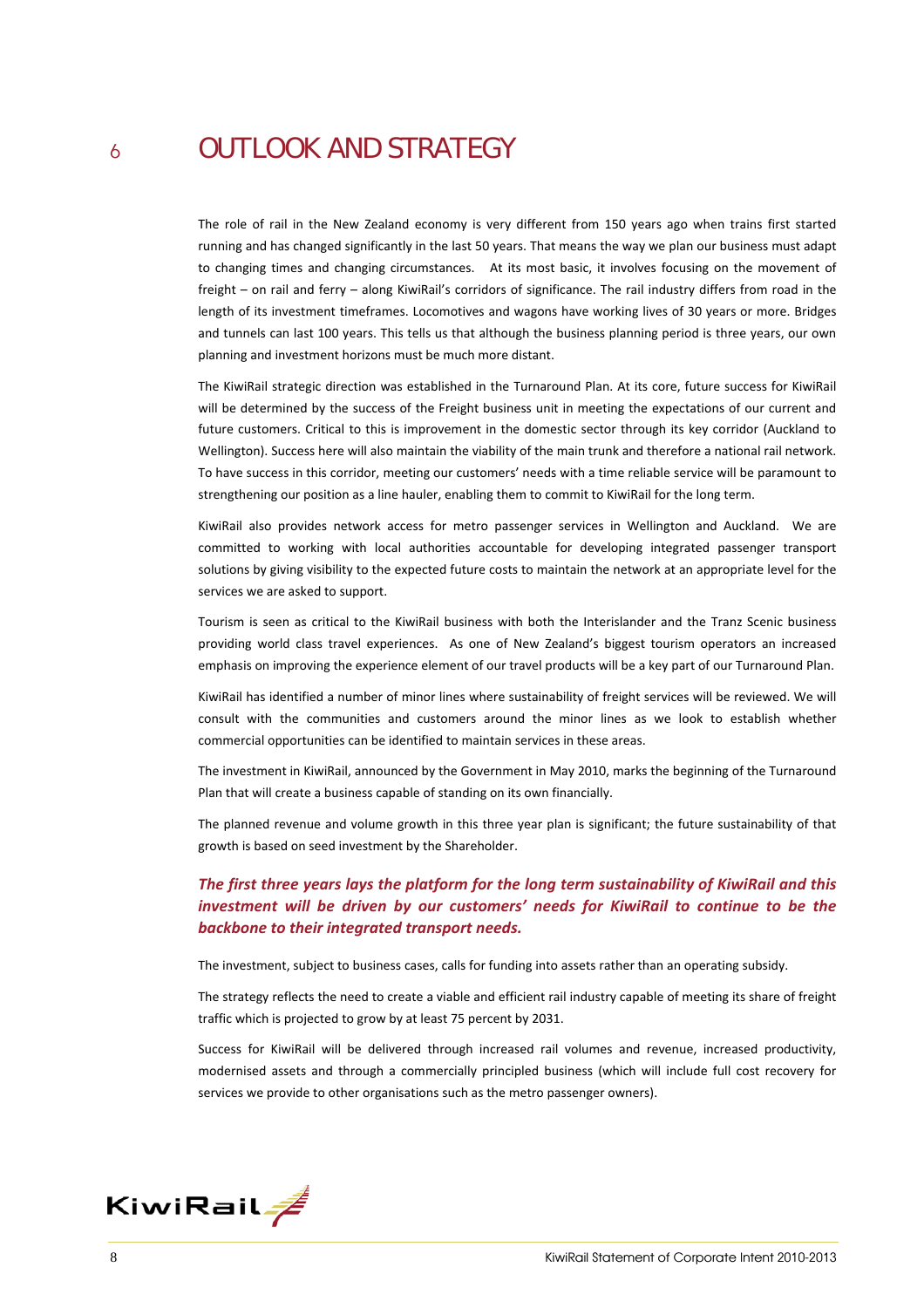To succeed, KiwiRail must take into account:

- **The views of our customers who say they need an efficient and reliable rail network to serve their** businesses and meet future freight growth
- **The need to develop partnerships and alliances with our customers, stakeholders and suppliers**
- $\blacksquare$  The need to restore rail's relevance eroded through lack of maintenance investment that has resulted in poor transit times and unreliable services
- $\blacksquare$  That we will need the support and engagement of our staff.

#### *Key elements of our future business approach:*

### ONE: WE NEED TO MAINTAIN A CONNECTED NETWORK

The KiwiRail network extends over 4,000 km – a mixture of main lines, secondary lines and minor lines. Growing the business depends on us maintaining a connected network. A connected network doesn't necessarily mean the network as it is today. Minor lines that carry little or no traffic will only survive if they have proven future potential and/or an imminent anchor customer.

Our core network capital expenditure is part of the Turnaround Plan programme outlined in Table 7.1(c) and specifically for network expenditure in Table 7.2(c) with the physical outputs for that expenditure in Table 7.1(h).

For the minor lines we will:

- Review business on North Auckland, Stratford-Okahukura, Napier-Gisborne and North Wairarapa lines
- Consult with communities, customers and staff
- Close or mothball by 2012 if viable alternatives do not emerge

### TWO: GROWTH IN VOLUME AND REVENUE QUALITY IS ESSENTIAL

Freight is critical to the financial success of KiwiRail. It currently generates more than 75 percent of KiwiRail's revenue from carrying bulk commodities, import‐export goods and domestic freight. The predicted near doubling of the freight task over the next thirty years and the opportunity to increase rail's market share on some routes underpins its importance to the business.

We have targeted year on year KiwiRail Freight revenue growth of \$45.1 million (2011), \$60.6 million (2012) and \$35.1 million (2013) through a mix of volume and yield initiatives and based on improved infrastructure assets. These revenue targets are reported in table 7.1 (a) with Freight Group specific targets in 7.2(a).

### THREE: INVESTMENT IN INFRASTRUCTURE IS CRITICAL TO IMPROVING TRANSIT TIMES AND **RELIABILITY**

Under‐investment in infrastructure and rolling stock over many years has reduced reliability and with it, rail's ability to compete. Targeted investment in key routes – particularly Auckland‐Christchurch – will restore reliability and give the freight business the opportunity to win back domestic market share.

We will invest \$228.5 million in 2011, \$243.8 million in 2012 and \$243.5 million in renewals and upgrades to improve reliability and speed on the core network as reported as part of the KiwiRail Network Capex in Table 7.2(c).

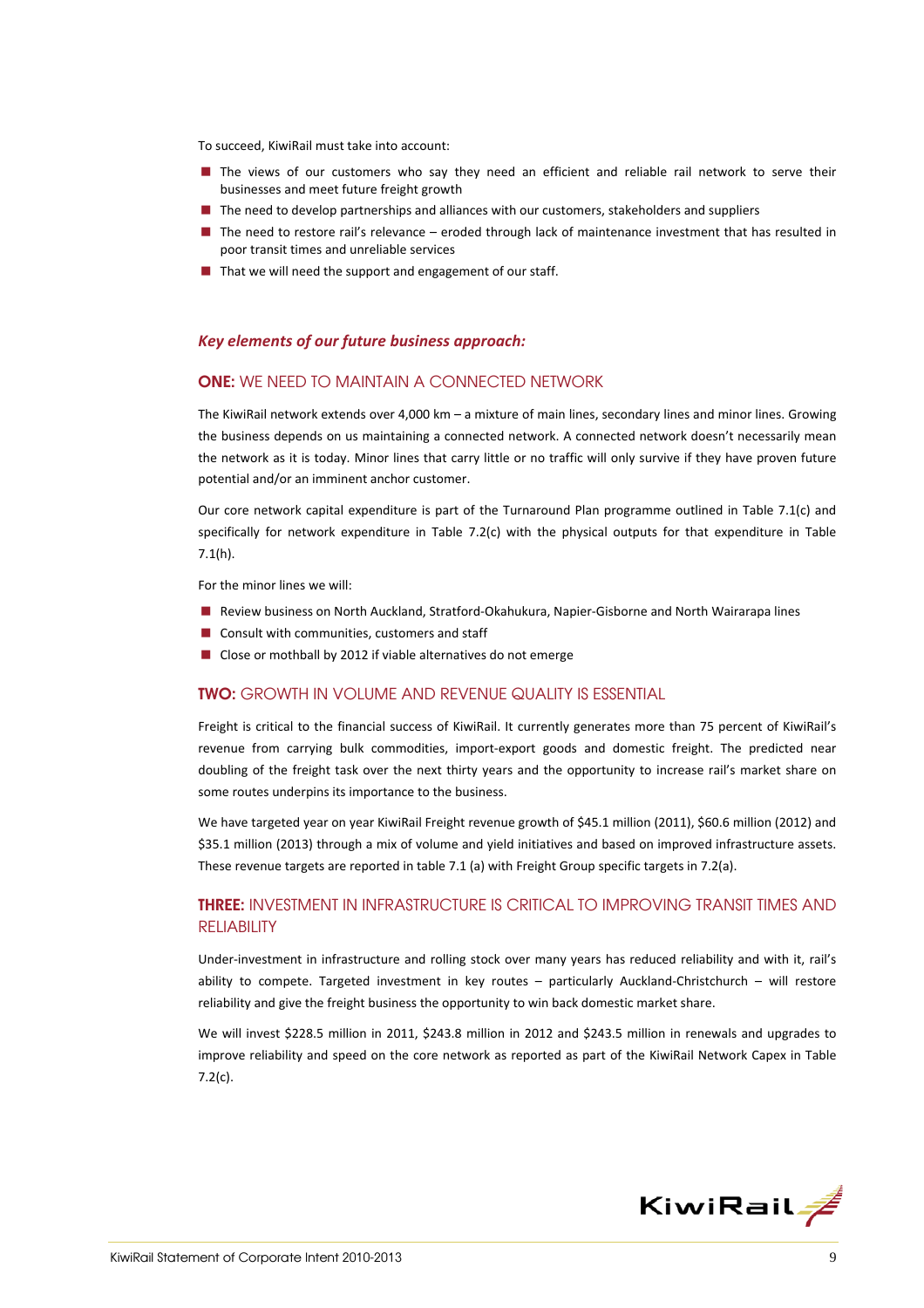### FOUR: GREATER FERRY CAPACITY IS NEEDED FOR THE AUCKLAND-CHRISTCHURCH ROUTE TO BE COMPETITIVE

Greater rail deck capacity will be needed from Interislander to support freight business growth.

The Aratere will be extended through 2011 to provide increased rail deck capacity, commercial vehicle and passenger space. The capital expenditure for this exercise is included in the Interislander section in Table 7.2(c) – this expenditure covers the vessel modifications as well as terminal improvements.

### FIVE: THE AUCKLAND-CHRISTCHURCH ROUTE IS THE KEY ROUTE ON THE NETWORK

Increasing the amount of domestic freight carried on the Auckland‐Christchurch route is critical to the growth of the freight business. Other routes are busy and important. But in many cases, rail has already claimed significant modal share, or growth depends on some other factor – like natural growth in the economy. Rail carries 18 percent of domestic traffic between Auckland and Christchurch. In 1995 it carried approximately 60 percent. We intend to focus on removing Auckland and Wellington metro bottlenecks and making the North Island Main Trunk more robust.

Over the next two years we expect to improve by two hours the transit times of premium rail services between Auckland and Wellington. The investment for these improvements are part of the Network and Interislander investment totals in table 7.2(c) and the annual premium train transit improvements targets are covered in table 7.1(i).

### **SIX:** LONG DISTANCE PASSENGER BUSINESS GROWTH WILL COME FROM CREATING RAIL EXPERIENCES

Few tourists or New Zealanders use long distance trains as a means of travel from place to place. However, they value trains as a travel experience. Future growth in long distance passenger travel depends on improving the quality of the experience.

Through 2011 and 2012, 17 new rail carriages will be manufactured and commissioned for service on the TranzAlpine and TranzCoastal services adding even greater comfort to a world class rail experience. Table 7.2(c) highlights the capital expenditure for the delivery of the 17 new carriages.

### SEVEN: WAGON AND LOCOMOTIVE FLEETS NEED TO BE UPGRADED

Currently the youngest diesel locomotives in the fleet are 30 years old and the average age of wagons is between 25 and 30 years. Adding new locomotives and wagons to the fleet is critical to improving transit times and reliability and realising productivity gains.

We will purchase approximately 1,000 new wagons (around 20-25 percent of the fleet) and 28 new locomotives (approximately 17 percent of the fleet) over the next three years to retire out of life rolling stock and to meet our demand requirements.

The specific numbers of wagons and locomotives to be purchased are reported in Table 7.1(g) with the investment values reported in Table 7.2(c).

### EIGHT: THE METRO BUSINESS DEPENDS ON TRUE COSTS BEING RECOVERED

This area of the business will be accounted for separately so that the total costs are fully understood by the stakeholders and there is wider appreciation of the impact of decisions made. We will continue to work with the Ministry of Transport and the Auckland and Wellington transport authorities and provide to them open information on the state of the metro network assets and what costs are projected to get them to, and keep them at, an acceptable operating level.

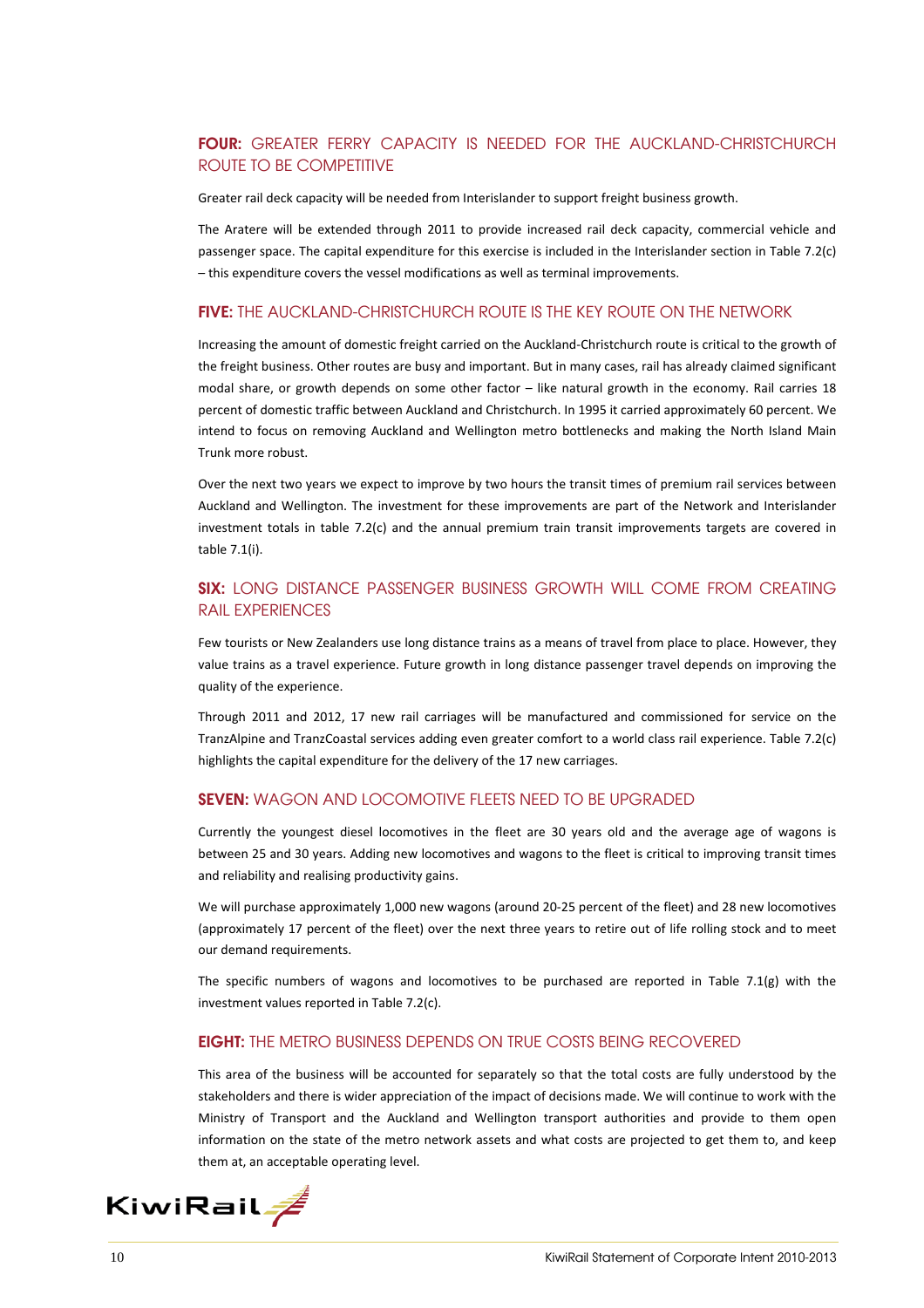### NINE: IMPROVEMENT IN PRODUCTIVITY

Productivity can always be improved and we must always challenge ourselves to make the necessary changes. We will:

- **Complete benchmarking exercises to measure our efficiency**
- **Drive our procurement programmes to capture the opportunities our size and needs affords**
- **Complete a productivity review with independent support on the Network business unit covering both** operational and capital productivity
- **E** Capture operating benefits from the capital investment programme through, for example, more fuel efficient locomotives, a more homogenous rolling stock fleet and associated benefits with more efficient inventory levels.

Initial productivity targets are reported in table 7.1(m), (n) and (o). These targets will be further developed and refined from the exercises outlined above and included in future SCIs.

#### **TEN: BETTER USE OF COMMERCIAL PROPERTY HOLDINGS**

KiwiRail owns and operates significant property assets. These include buildings and vacant land next to the rail corridor. Some sites, particularly in the major cities, lend themselves to commercial developments. Others complement our freight business and have business potential for development by freight customers.

We see a vital link between freight customers who have facilities located on our corridor and their long term commitment to rail. We expect to make commercial returns on these investments. Table 7.2(c) includes investment capital for these commercial opportunities as well as funding for major systems work as outlined below.

### **ELEVEN:** EFFECTIVE CORPORATE SUPPORT

KiwiRail has been created through the integration of a number of different businesses (ex Toll, United Group and ONTRACK). Our corporate functions such as Information Systems, Human Resources, Finance and Legal will continue to develop and provide the right levels of support to the wider business.

For example, our Human Resources function will help drive people engagement and provide training support, as well as best practice health and safety advice.

The Information Systems team has centralised resources to be more effective and efficient as we invest in new technology tools such as an asset management system, a freight management and billing system, as well as a consistent, group wide finance platform.

The Finance team will look to centralise some technical and transactional activity while leaving dedicated finance teams within the business units to support their management teams as they look to drive performance and productivity.

#### **Funding Commitments**

The Government has committed \$250 million in the 2011 financial year to support KiwiRail's Turnaround Plan. A further \$500 million has been allocated in principle over the following two financial years, subject to the submission and approval of business cases.

The Turnaround Plan investment funding will be available to KiwiRail based on business case approval by the Crown. The business cases will consider a corridor view of the business to align the long term revenue opportunities and investment requirements. These business cases will also be subject to independent expert review and sign‐off by the Board.

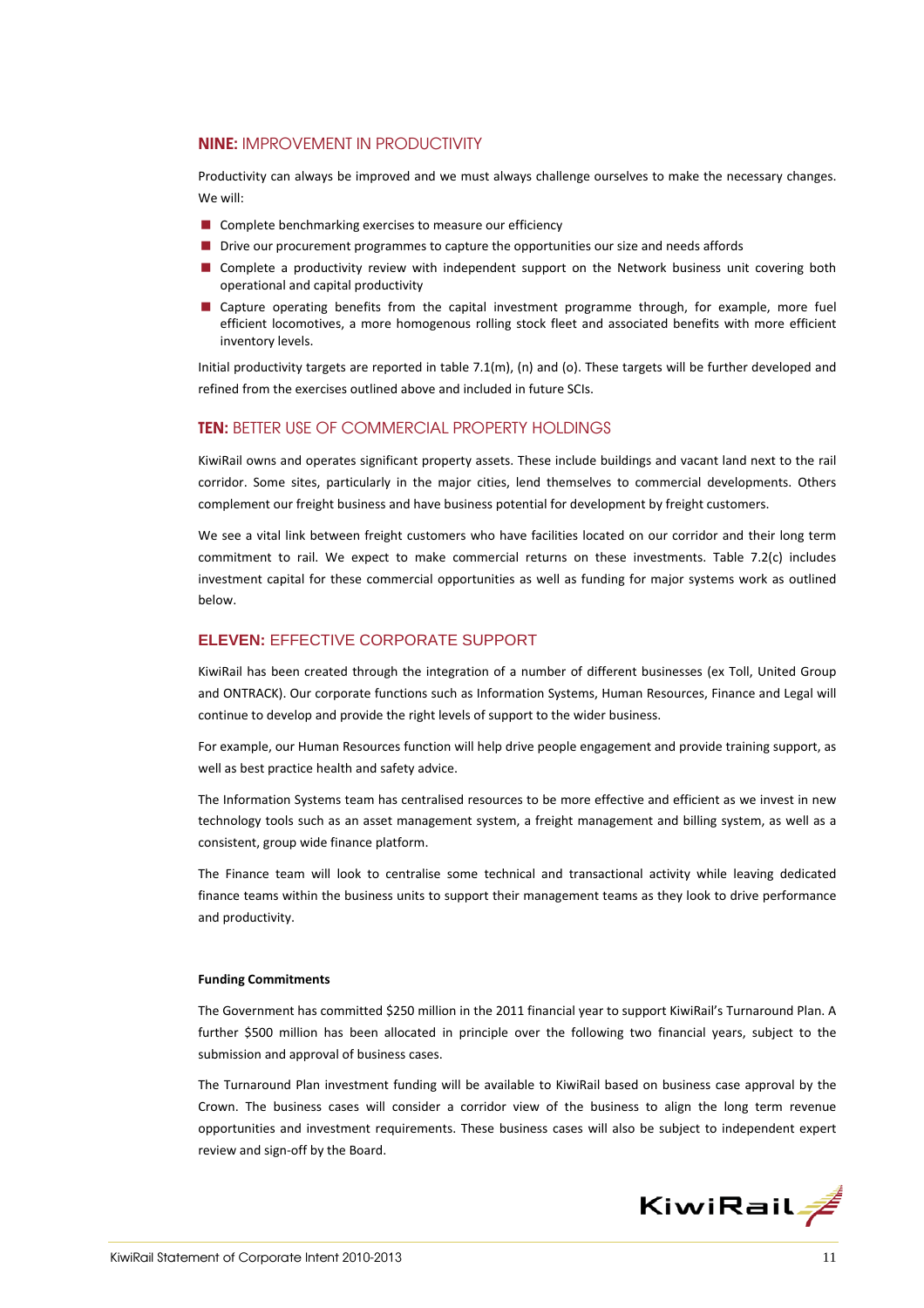Following the approval of the business cases, the KiwiRail Board will implement a monitoring programme to ensure the investments are progressing to plan. The Board will be continually refining those plans to drive the most optimal outcomes.

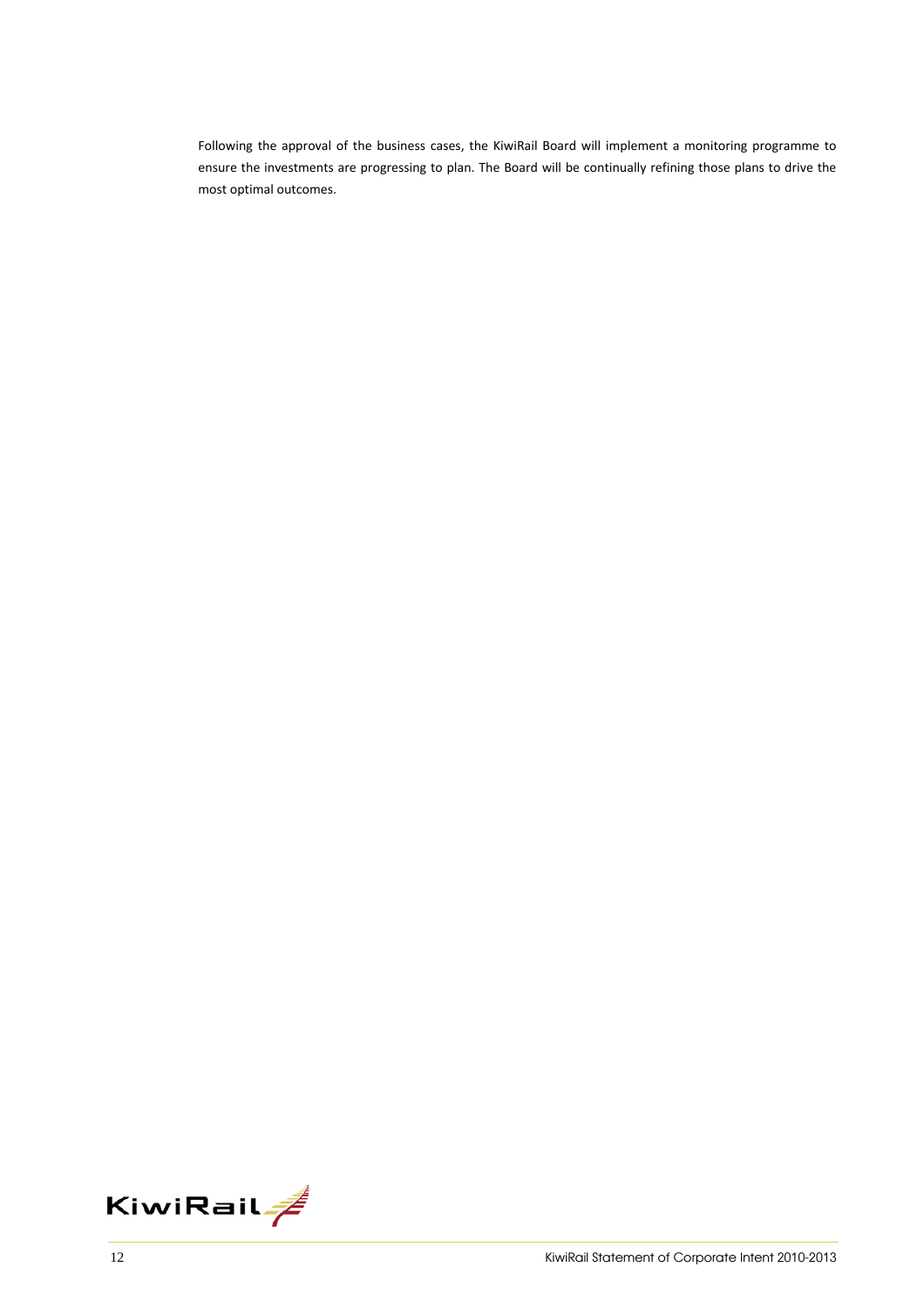## <sup>7</sup> BUSINESS OBJECTIVES & PERFORMANCE TARGETS

Delivery of this business plan will meet the key objectives of the 10 year strategic Turnaround Plan (TAP). That is, investment in key infrastructure to upgrade assets and reliability to ensure we can meet the expectations of our customers. From this, a significant lift in KiwiRail financial performance is planned to give confidence that the long term growth projections are achievable.

**Important funding assumptions:** The Government announcement in May 2010 specifically provided a \$250 million appropriation for 2011 (subject to business cases) with a further \$500 million supported in principle for 2012 and 2013. We have completed this business plan assuming the \$500m will be appropriated in the two out years.

### TABLE 7.1

|                                              | 2010 Actual | 2011 Budget | <b>2012 Plan</b> | <b>2013 Plan</b> |
|----------------------------------------------|-------------|-------------|------------------|------------------|
| Financial Metrics (\$m)                      |             |             |                  |                  |
| (a) Total External Revenue                   | 646.9       | 685.2       | 761.1            | 806.6            |
| (b) EBITDA                                   | 74.4        | 120.8       | 155.7            | 186.9            |
| (c) TAP Capital Expenditure                  | 246.7       | 530.9       | 465.9            | 460.4            |
| (d) Metro Project Capital Expenditure        | 314.7       | 405.4       | 409.7            | 297.1            |
| <b>Key Sales Metrics</b>                     |             |             |                  |                  |
| (e) Freight NTK (m)                          | 3,919       | 4,215       | 4,570            | 4,834            |
| (f) Freight Average Yield (C/NTK)            | 7.96        | 8.09        | 8.30             | 8.49             |
| <b>Key Investment Outcomes</b>               |             |             |                  |                  |
| (g) Rolling Stock Replacement                |             |             |                  |                  |
| - Wagons (new)                               | 55          | 317         | 318              | 318              |
| - Locomotives (new)                          |             | 20          |                  | 18               |
| (h) Network Renewals                         |             |             |                  |                  |
| - New Sleepers Laid (000)                    | 53          | 120         | 200              | 250              |
| - Lines Destressed (km)                      | 218         | 250         | 250              | 250              |
| - Timber Spans Replaced                      | 215         | 200         | 200              | 200              |
| - Culverts Replaced                          | 100         | 100         | 100              | 100              |
| - Level Crossing Upgrades                    | 7           | 8           | 8                | 8                |
| (i) Auckland-Wellington Transit Improvements |             |             |                  |                  |
| - Premium Train Reduction (minutes)          |             | 60          | 60               |                  |
| <b>Customer Service Performance</b>          |             |             |                  |                  |
| (i) Freight - Premium Train (%<30min)        | 79%         | 90%         | 90%              | 90%              |
| (k) Metro (%<3min)                           | 82%         | 90%         | 95%              | 95%              |
| Interislander (%<15min)<br>(1)               | 89%         | 93%         | 94%              | 95%              |
| <b>Productivity Measures</b>                 |             |             |                  |                  |
| (m) Total Labour Costs as % of Revenue       | 39%         | 39%         | 37%              | 36%              |
| (n) Freight OPEX to Revenue Ratio            | 0.72        | 0.71        | 0.67             | 0.66             |
| (o) Interislander OPEX to Revenue Ratio      | 0.87        | 0.86        | 0.85             | 0.84             |
| <b>Health and Safety</b>                     |             |             |                  |                  |
| (p) LTIFR (per million man hours)            | 6.3         | 3.0         | 2.6              | 2.2              |
| (q) MTIFR (per million man hours)            | 45          | 30          | 26               | 22               |
| <b>Staff Engagement</b>                      |             |             |                  |                  |
| (r) Engagement Index                         | 67          | 75          | 79               | 83               |

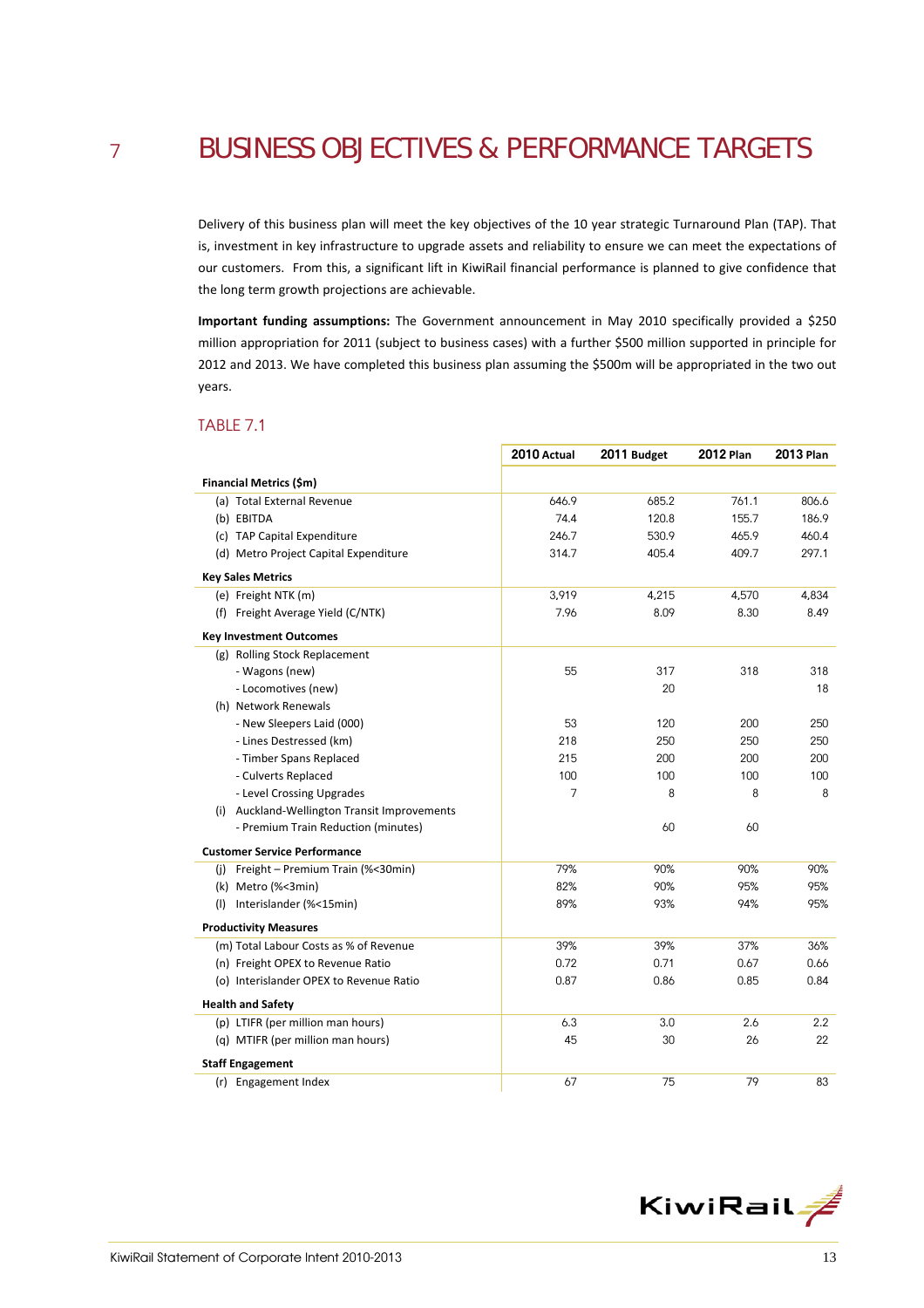As a diverse business, KiwiRail has many reportable financial and non-financial metrics, many of which are applicable to the particular business unit. The measures reported above capture the most important drivers of the Turnaround Plan.

Driving revenue, particularly in the Freight division, is critical to the success of this business plan. While KiwiRail is looking for revenue improvements across all operational business units, a step change is planned through volume and yield improvements on rail freight. For this reason we have also reported separately the NTK (net tonne kilometres) volume targets for Freight.

We have built our plan around meeting our customers' expectations. To manage this, we expect to significantly improve our service standards. On our key services not only are we driving time improvements but we are also looking to deliver a 90 percent time reliable service.

EBITDA growth is a critical element of the funding required in the investment programme we have planned. We are looking to drive EBITDA significantly over the next three years.

The capital plan has been separated between Turnaround Plan expenditure and purpose‐funded Metro project expenditure. The Turnaround Plan capital will create the platform to provide reliable assets to meet our customer expectations. We have outlined a number of expected deliverables for that expenditure. One key metric critical to improving our domestic category performance is transit time on the Auckland to Wellington corridor. Over the next two years we are looking for at least two hours improvement.

The 2011 year sees significant milestones in the completion of the DART metro projects in Auckland with the reopening of the Onehunga Branch line for metro service in September 2010 and the completion of the Manukau metro link in 2011. Both these projects extend the reach of the Auckland metro network. The West Auckland line double tracking project was completed late in the 2010 financial year. Beyond this there are on‐ going improvements to the Auckland network including the electrification and the procurement of EMUs (Electrical Multiple Units) to be completed by 2013.

WRRP (Wellington Region Rail Programme) is also largely coming to a conclusion with the commissioning of the extension of electrification and double tracking to Waikanae in February 2011 along with the introduction of the new Matangi EMUs on the Wellington network.

On our Tranz Metro services, passenger confidence will only return when they have confidence in the reliability of that service. As WRRP is completed and the Matangi fleet is introduced, a 95 percent or better on time performance target is a key objective.

The Interislander over recent years has maintained a very high standard of time reliability. We have included this metric at a group level to keep this high standard visible.

KiwiRail takes health and safety performance extremely seriously. We operate a heavy engineering transport operation that presents many risks for accident and injury. We will continue to drive the safety message and improve our workplace safety record and have our staff return home as they came to work. KiwiRail has recently signed up to the Zero Harm programme.

Every year KiwiRail completes a staff engagement survey. Given the importance of an engaged workforce to deliver our plan, a strong engagement result is required. Given the uncertainty of recent years, we believe the Turnaround Plan provides an excellent nexus for our team to commit to delivering the success of the business.

KiwiRail has committed to providing greater segment visibility of our business. To that end, we have included key financial measures for our business units in the following table.

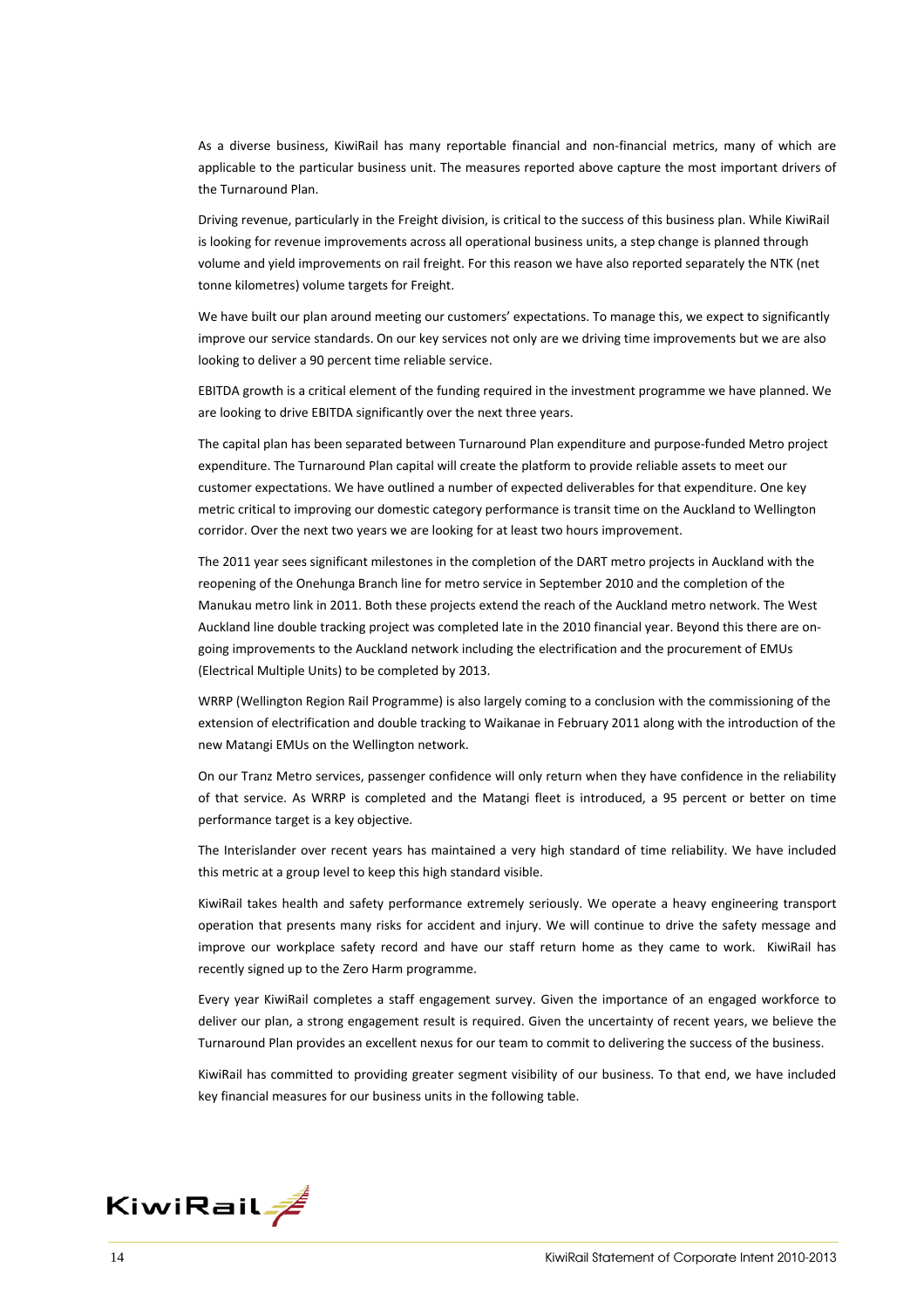### TABLE 7.2

| <b>BUSINESS UNIT SUMMARY (\$m)</b> | 2010 Actual | 2011 Budget | <b>2012 Plan</b> | <b>2013 Plan</b> |
|------------------------------------|-------------|-------------|------------------|------------------|
| (a) External Revenue               |             |             |                  |                  |
| Freight                            | 367.2       | 412.3       | 472.9            | 508.0            |
| Interislander                      | 120.2       | 121.4       | 133.5            | 139.3            |
| Passenger                          |             |             |                  |                  |
| - Tranz Scenic                     | 28.3        | 29.5        | 30.5             | 32.7             |
| - Tranz Metro                      | 63.0        | 65.0        | 65.8             | 66.5             |
| Mechanical                         | 27.9        | 6.0         | 6.0              | 6.8              |
| Network <sup>1</sup>               | 15.8        | 19.8        | 20.1             | 20.5             |
| Corporate <sup>1</sup>             | 24.5        | 31.2        | 32.3             | 32.8             |
|                                    | 646.9       | 685.2       | 761.1            | 806.6            |
| (b) EBITDA                         |             |             |                  |                  |
| Freight $^2$                       | 104.7       | 125.9       | 161.4            | 180.1            |
| Interislander                      | 19.8        | 21.2        | 25.8             | 29.5             |
| Passenger                          |             |             |                  |                  |
| - Tranz Scenic                     | 5.1         | 4.7         | 5.1              | 6.8              |
| - Tranz Metro                      | 11.3        | 11.8        | 10.7             | 10.2             |
| Mechanical                         | 6.5         | 4.2         | 4.5              | 5.5              |
| Network $1,2$                      | (82.6)      | (70.3)      | (63.9)           | (57.5)           |
| Corporate <sup>1</sup>             | 9.6         | 23.3        | 12.1             | 12.3             |
|                                    | 74.4        | 120.8       | 155.7            | 186.9            |
| (c) TAP Capital Expenditure        |             |             |                  |                  |
| Freight                            | 63.4        | 166.8       | 82.9             | 150.4            |
| Interislander                      | 3.6         | 37.8        | 62.7             | 3.8              |
| Passenger                          |             |             |                  |                  |
| - Tranz Scenic                     | 5.3         | 30.0        | 10.8             | 0.5              |
| - Tranz Metro                      | 3.9         | 3.3         | 1.9              | 1.7              |
| Mechanical                         | 0.4         | 8.4         | 8.3              | 8.3              |
| Network <sup>1</sup>               | 157.5       | 250.7       | 273.9            | 276.4            |
| Corporate <sup>1</sup>             | 12.6        | 33.9        | 25.4             | 19.3             |
|                                    | 246.7       | 530.9       | 465.9            | 460.4            |

Note 1: Corporate includes Property, Information Technology, Human Resources, Finance, Legal, and Heath and Safety. This differs from the 2010 Annual Report as Property revenue was reported within the KiwiRail Network business unit.

Note 2: Network and Freight EBITDA differs from that reported in the 2010 Annual Report in that Track Access costs have not been allocated to Freight (from Network) in the above statement.

As mentioned above, KiwiRail is preparing business cases for the Turnaround Plan funding based on a major corridor view of the business. As this exercise is still in progress and subject to official approval, we have not included this view in this SCI. It is likely we will include key corridor views of KiwiRail in future SCIs.

As a State Owned Enterprise, KiwiRail is also required to report a number of specific financial metrics, and these are included in the table which follows.

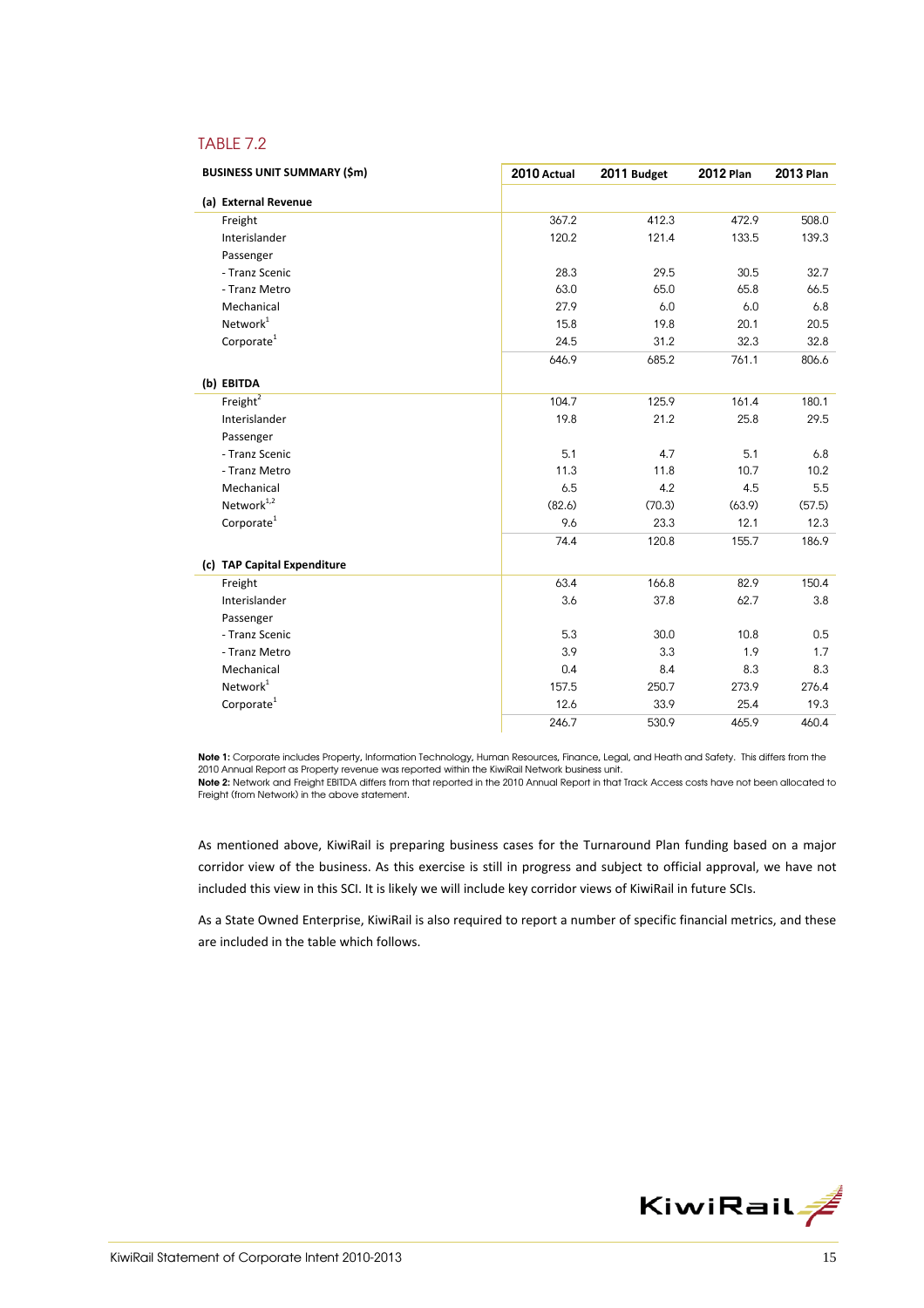### TABLE 7.3

|                                                                                       | 2010 Actual | 2011 Budget                          | <b>2012 Plan</b> | <b>2013 Plan</b> |
|---------------------------------------------------------------------------------------|-------------|--------------------------------------|------------------|------------------|
| <b>Ratio of Shareholder's Funds to Total Assets</b>                                   |             |                                      |                  |                  |
| Shareholder's Funds to Total Assets                                                   | 93.7%       | 93.3%                                | 93.1%            | 93.1%            |
| The Crown's Investment in KiwiRail (\$m)                                              |             |                                      |                  |                  |
| Total Shareholder's Funds (TSF)                                                       | 12.419      | 12.967                               | 13.469           | 13.872           |
| Average Shareholder's Funds (ASF)                                                     | 12.487      | 12.693                               | 13.218           | 13.670           |
| <b>Financial Performance Measures for SOE Portfolio</b>                               |             |                                      |                  |                  |
| Crown Investment in KiwiRail                                                          |             |                                      |                  |                  |
| - Total Shareholder's Return                                                          |             | TBD once commercial valuation agreed |                  |                  |
| - Dividend Yield                                                                      | Nil         | Nil                                  | Nil              | Nil              |
| - Dividend Payout                                                                     | Nil         | Nil                                  | Nil              | Nil              |
| - Return on Equity                                                                    | $-1.9%$     | $-1.5%$                              | $-1.6%$          | $-1.3%$          |
| Return on Equity Adjusted for IFRS fair valuation<br>movements and asset revaluations | $-13.6%$    | $-9.2%$                              | $-7.9%$          | $-6.0%$          |
| Profitability/Efficiency Measures                                                     |             |                                      |                  |                  |
| - Return on Capital Employed                                                          | $-2.5%$     | $-1.7%$                              | $-1.4%$          | $-1.1%$          |
| - Operating Margin                                                                    | 11%         | 18%                                  | 20%              | 23%              |
| Leverage/Solvency Measures                                                            |             |                                      |                  |                  |
| - Gearing Ratio (net)                                                                 | 0.03        | 0.04                                 | 0.04             | 0.04             |
| - Interest Cover                                                                      |             | TBD once commercial valuation agreed |                  |                  |
| - Solvency (current assets/current liabilities)                                       | 0.96        | 0.73                                 | 0.66             | 0.64             |

The KiwiRail balance sheet is not typical of a State Owned Enterprise. Given the high reliance on investment support and the long term horizon before earnings are positive, we produce some untypical results.

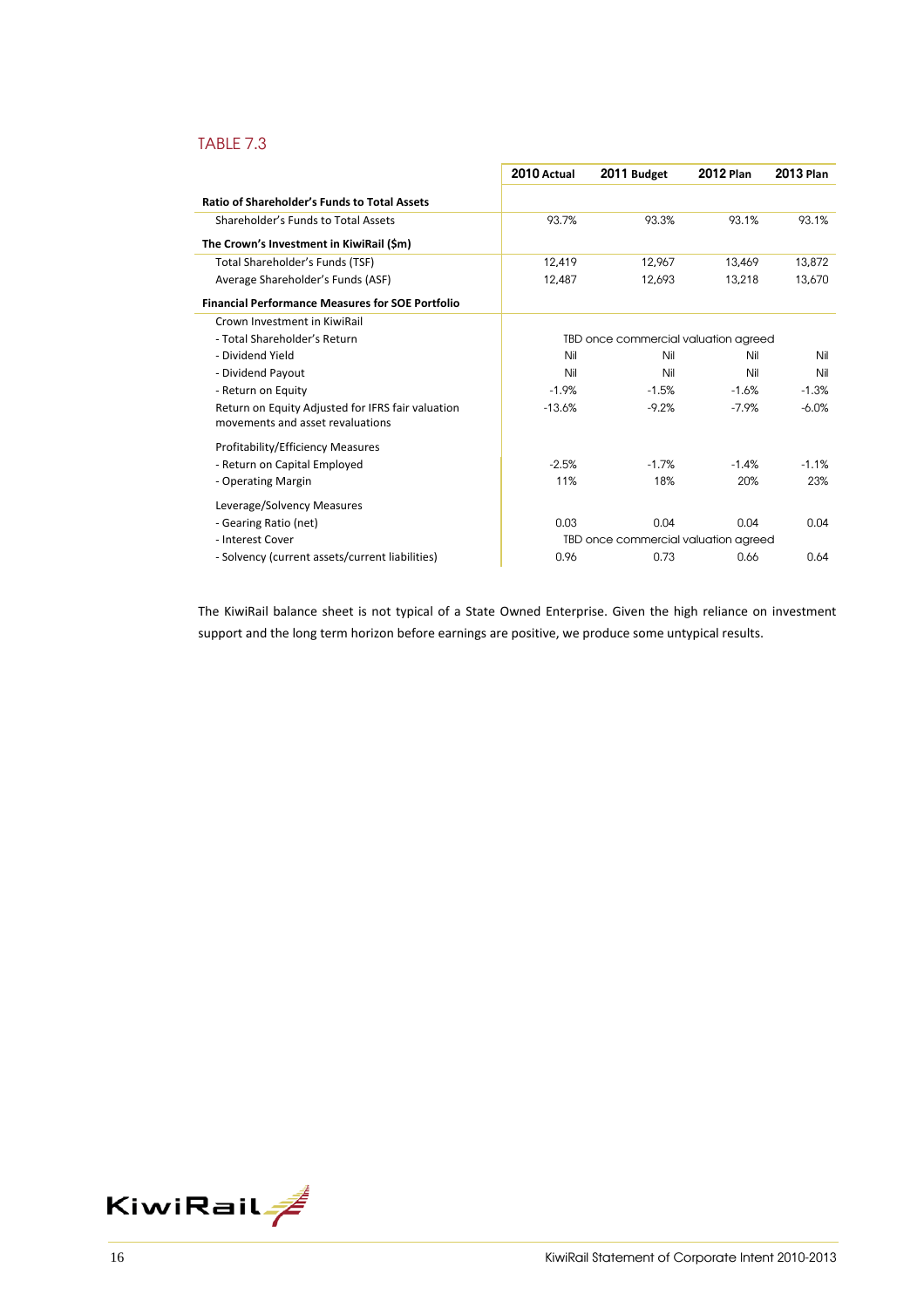# 8 ACCOUNTING POLICIES

The Corporation's detailed accounting policies are in Appendix One: Statement of Accounting Policies.

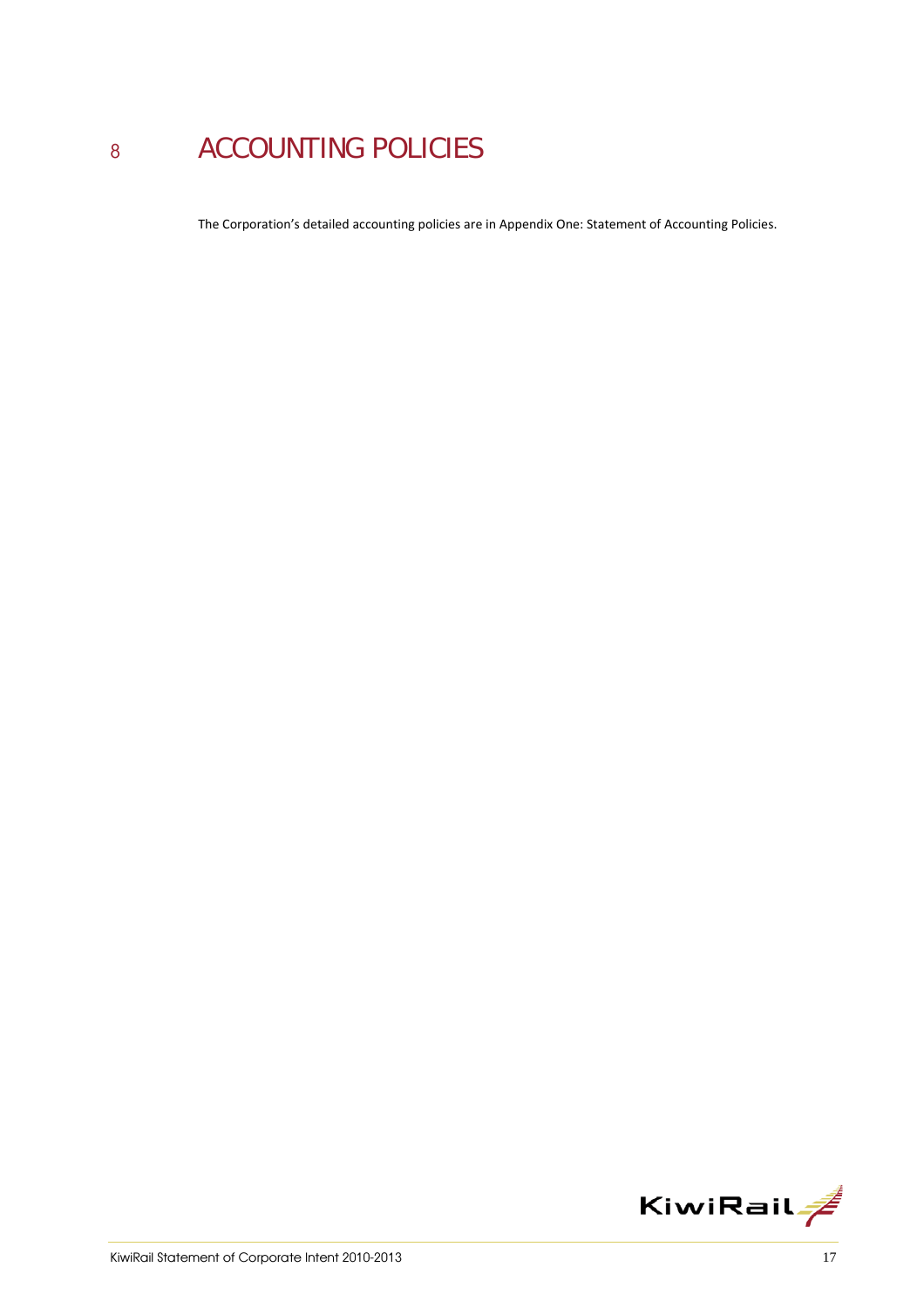## <sup>9</sup> DIVIDEND POLICY

The Turnaround Plan requires significant investment over a 10‐year period. A significant amount of that investment is from the Shareholder. As such KiwiRail does not expect to make any dividend payments over the period of this SCI.

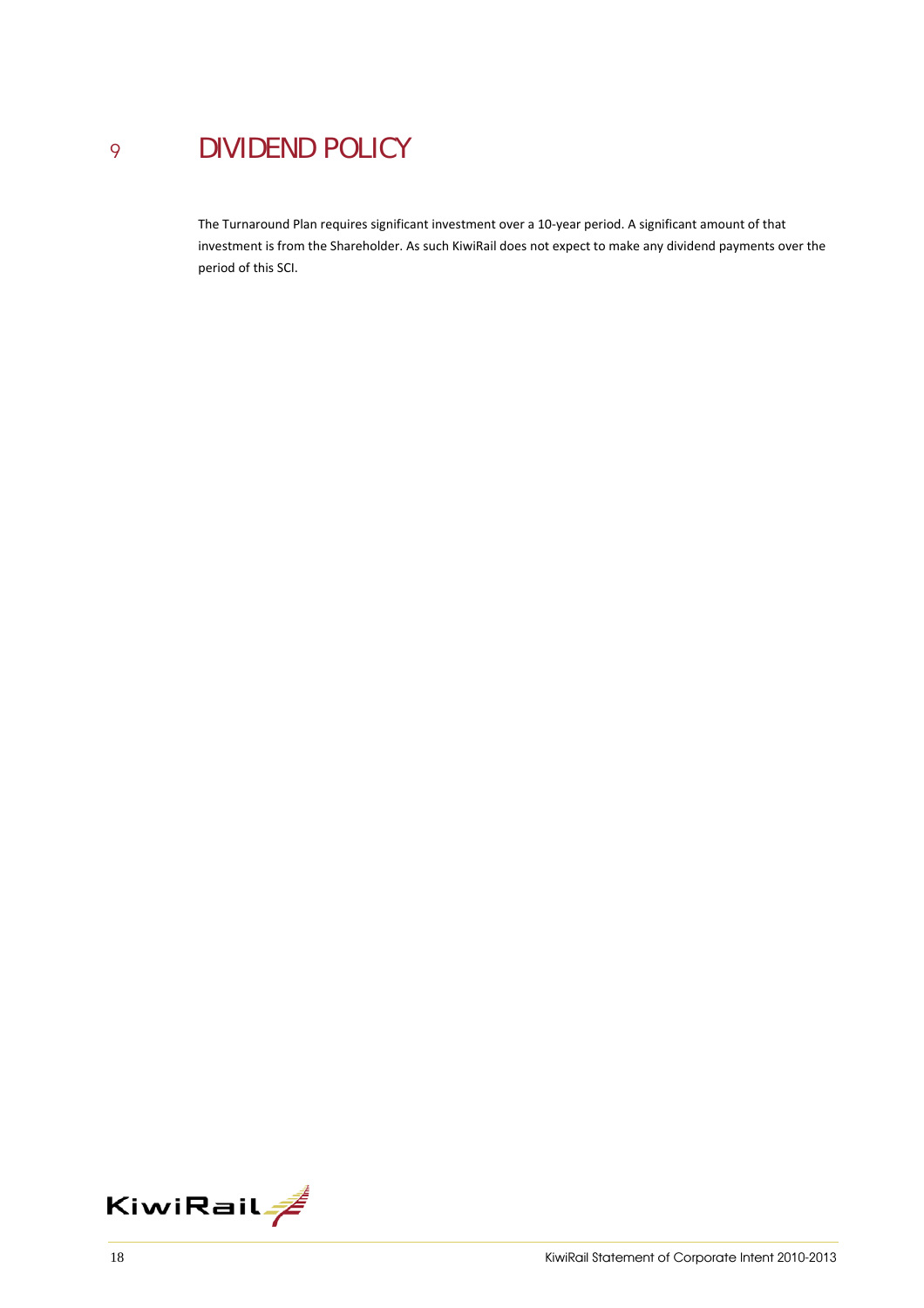## 10 REPORTING TO SHAREHOLDING MINISTERS

KiwiRail will provide to Shareholding Ministers:

- An Annual Report and Half Yearly Report in accordance with sections 15 and 16 of the State-Owned Enterprises Act 1986. These will include a statement of financial performance, a statement of financial position, a statement of cash flows and such details as are necessary to permit an informed assessment of the Corporation's performance
- Continuous Disclosure reporting as required by the Crown Ownership Monitoring Unit (COMU)
- Regular reporting to COMU for performance monitoring during the Turnaround Plan investment period.
- Other information requested by Ministers in accordance with section 18 of the State-Owned Enterprises Act 1986.

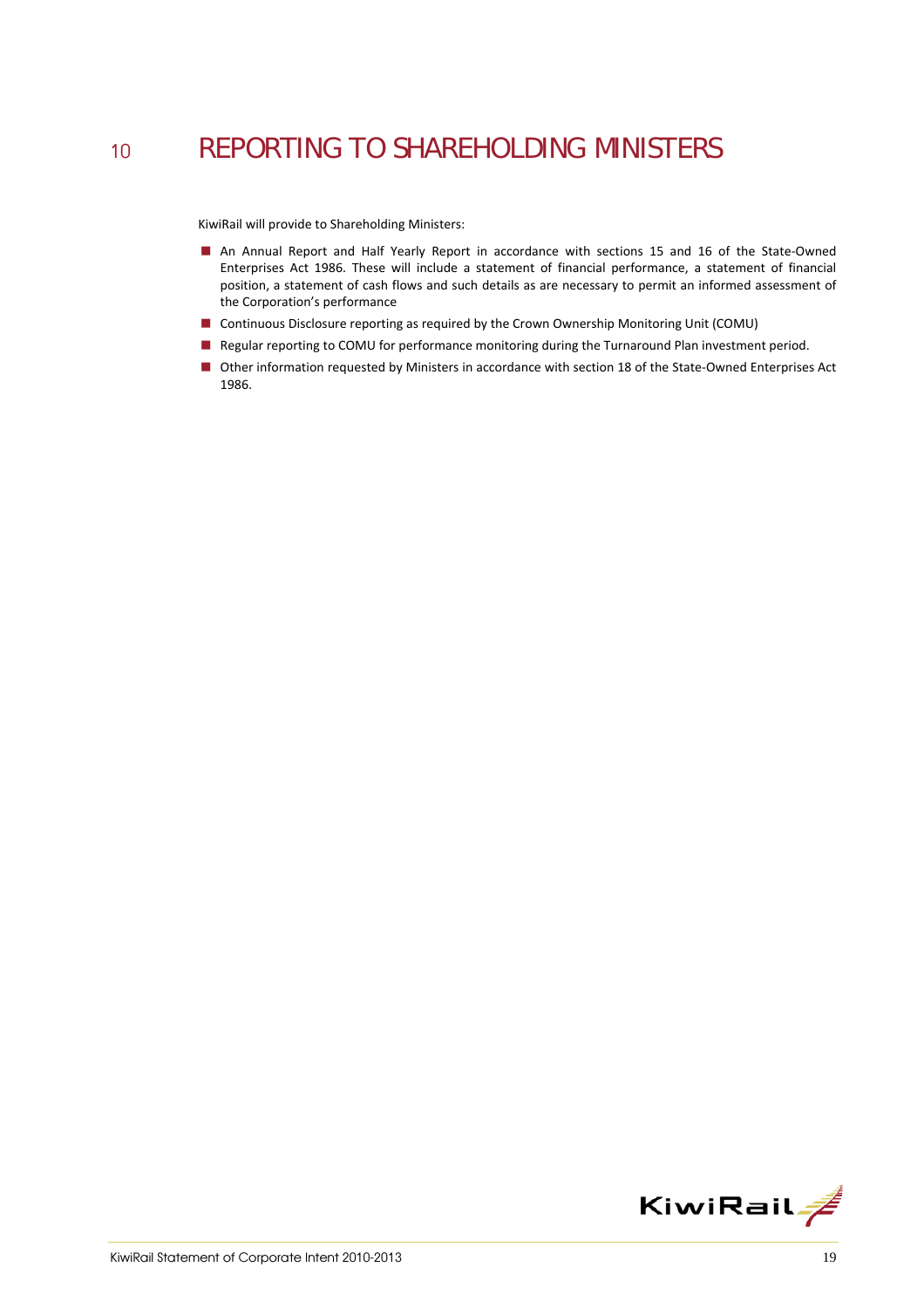## <sup>11</sup> PROCEDURES FOR SHARE ACQUISITIONS

Purchase of shares in any company or interests in any other organisation will be subject to prior agreement with Ministers in accordance with the New Zealand Railways Corporation Act 1981 and the State‐Owned Enterprises Act 1986 which provides that KiwiRail may, from time to time, with the approval of the Minister of Finance, subscribe for or otherwise acquire stocks, debentures, or any interest in any company, body corporate or business.

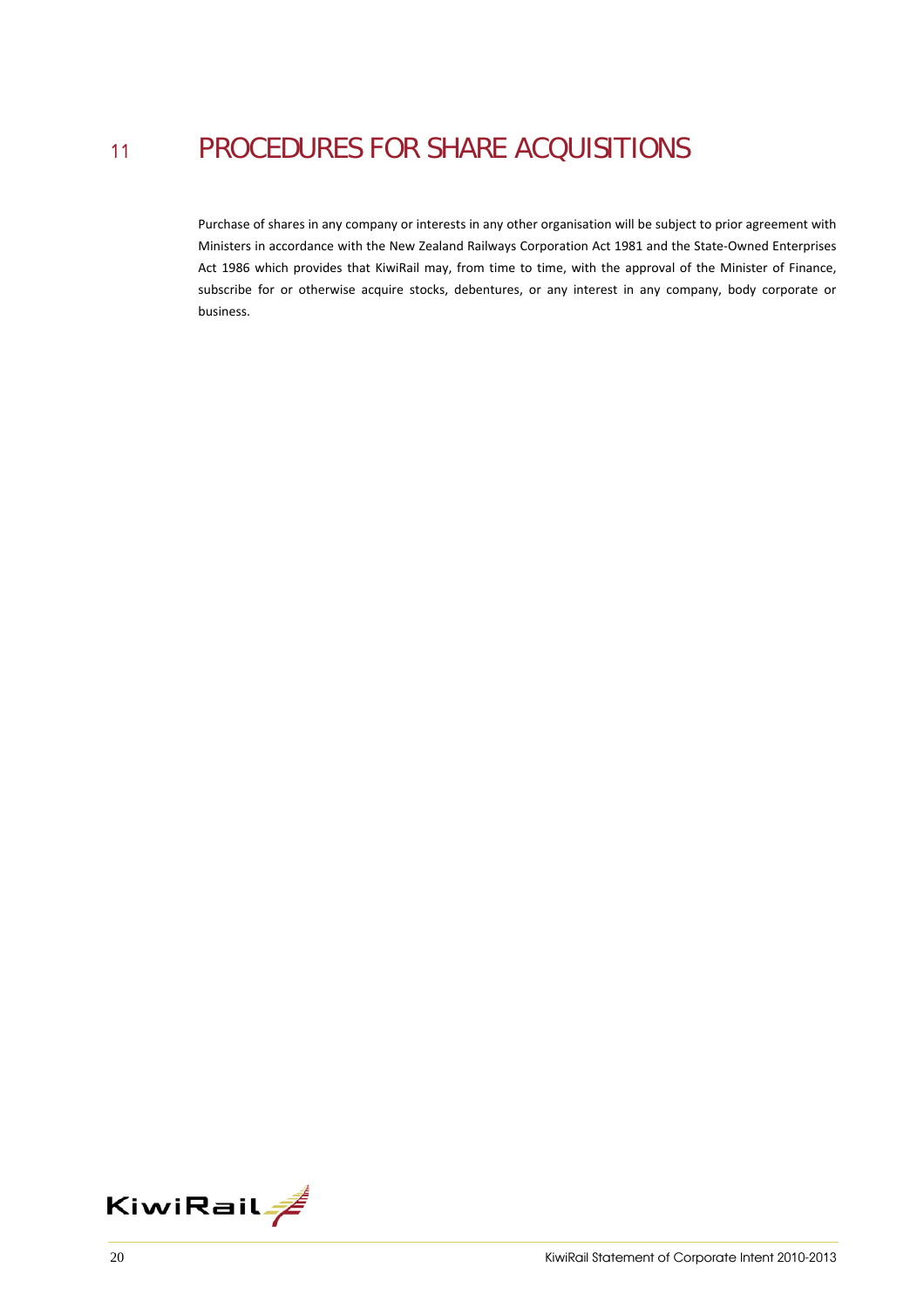## 12 COMPENSATION FROM THE CROWN

KiwiRail expects to receive compensation from the Crown as per section 7 of the State‐Owned Enterprises Act 1986 for:

**Public policy work and projects undertaken by the corporation which have a public good element or** purpose and would not be undertaken on purely commercial grounds.

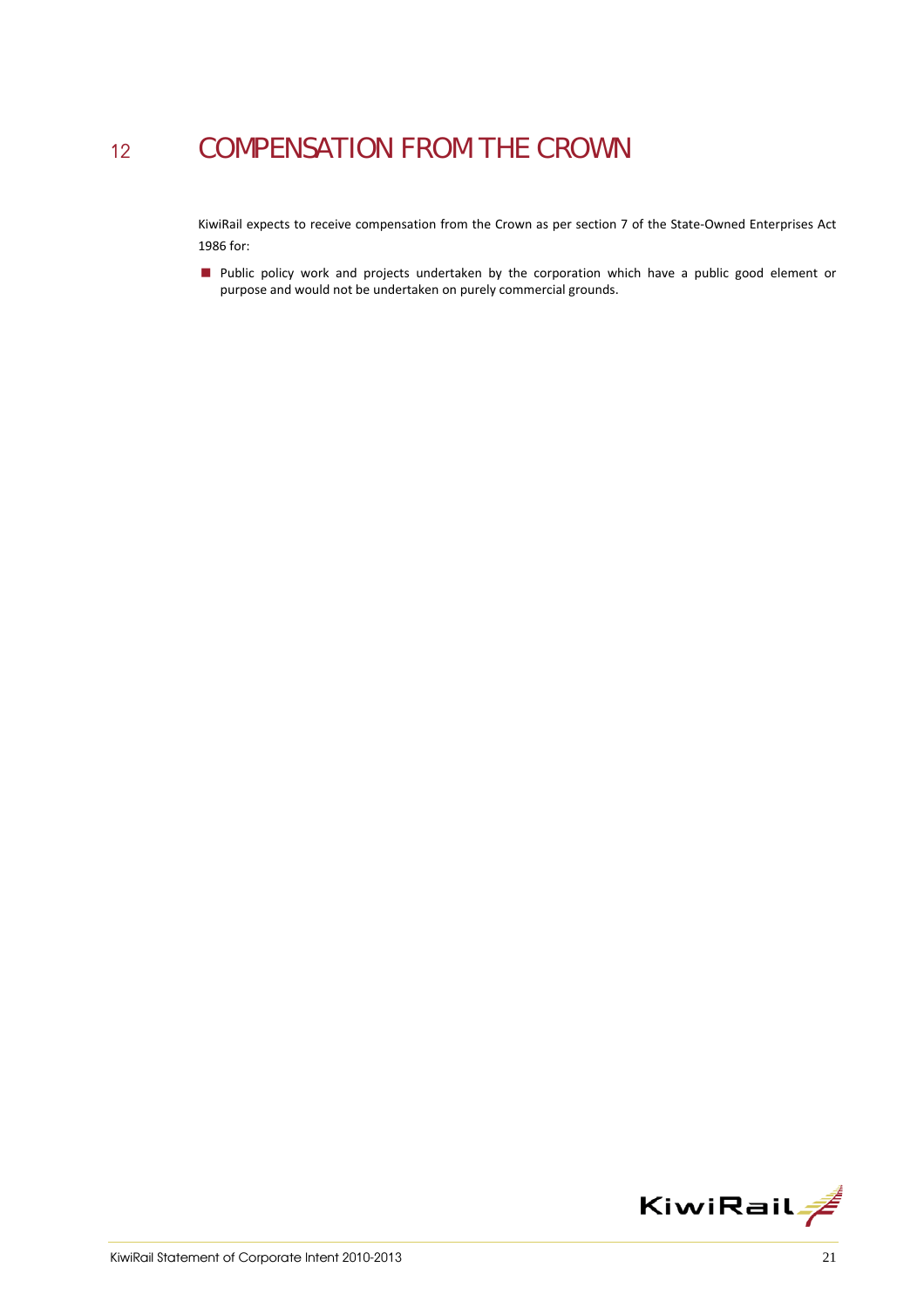## <sup>13</sup> VALUE OF THE CROWN'S INVESTMENT

A breakdown of the Crown's investment by major asset types and liabilities are as follows:

| <b>Breakdown of Depreciation Replacement Cost Valuation</b> | 2009   | 2010   |
|-------------------------------------------------------------|--------|--------|
| $(\mathsf{5m})$                                             |        |        |
| Land                                                        | 6,018  | 5,649  |
| Rail Network Infrastructure                                 | 5,834  | 6,016  |
| <b>Operating Railway Assets</b>                             | 462    | 458    |
| <b>Operating Ships</b>                                      | 57     | 53     |
| Other Assets (Buildings and Plant)                          | 329    | 356    |
| Work in Progress                                            | 374    | 492    |
| <b>Current Assets</b>                                       | 261    | 225    |
| Liabilities (Current and other Non Current)                 | (339)  | (350)  |
| Loans                                                       | (442)  | (480)  |
| <b>Total Depreciated Replacement Costs Valuation</b>        | 12,554 | 12,419 |

The Shareholder value reported above uses the Depreciated Replacement Cost (DRC) methodology to value the business' fixed assets. This methodology reports the expected investment required to rebuild the network to a similar standard based on the latest costs for materials, equipment and labour. These values are then reduced to reflect the estimated useful life for the assets, that is, they are depreciated to reflect the age of that particular asset. KiwiRail regularly has these values reassessed by independent valuers. This valuation was conducted on KiwiRail's rolling stock and other assets on acquisition by New Zealand Railways Corporation on 1 October 2008. KiwiRail Network's assets are also based on a DRC valuation for fixed assets as at 30 June 2010. Land values are based on over-the-fence market value and revaluation was completed in 2010.

While a modest valuation reduction is reported between 2009 and 2010, it is primarily a consequence of two factors. The land value has dropped by some 6 percent, reflecting the latest market views of land in New Zealand. This has been partially offset by the increase in rail infrastructure assets through the capitalisation of completed work through 2010.

As we complete the business case exercise, KiwiRail will undertake a review of our balance sheet structure to determine whether a more effective reporting structure can be developed. As part of this exercise, we will continue to evaluate alternative valuation methodologies, particularly Discounted Cashflow (DCF). Any outcomes from this exercise will be included in future SCIs.

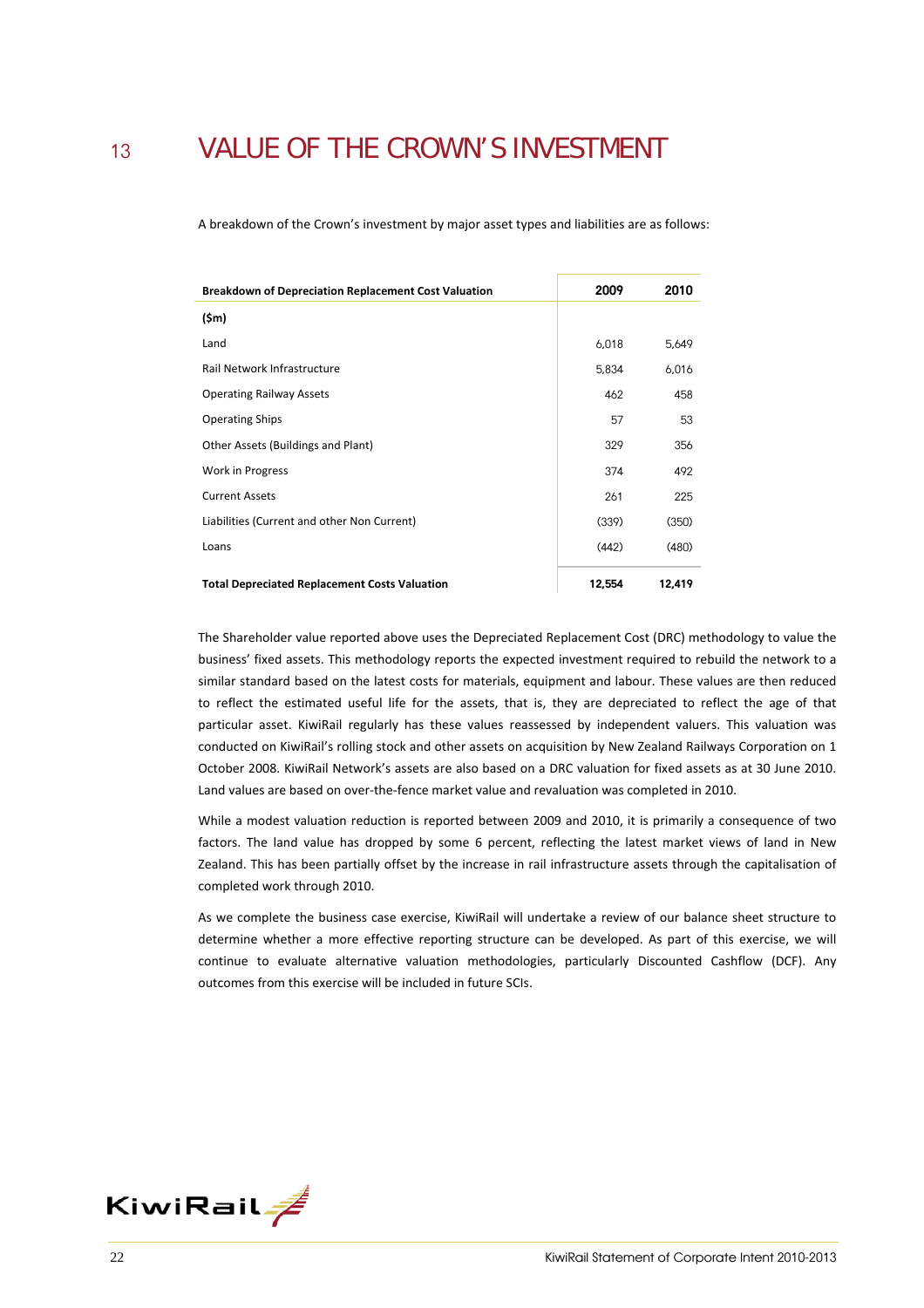## <sup>14</sup> APPENDIX 1: STATEMENT OF ACCOUNTING POLICIES

#### **REPORTING ENTITY**

New Zealand Railways Corporation ("the Parent") is a statutory corporation established pursuant to the New Zealand Railways Corporations Act 1981 and is included within the First Schedule of the State‐Owned Enterprises Act 1986. "The Group" comprises the New Zealand Railways Corporation and its subsidiaries. The Group is domiciled in New Zealand. The Parent and the Group have been designated as a Public Benefit Entity.

The primary objective of the Group is to establish, maintain and operate, or otherwise arrange for, safe and efficient rail, road and ferry freight and passenger transport services within New Zealand in such a way that revenue exceeds costs, including interest and depreciation; and to provide for a return on capital as specified by the Minister of Finance from time to time.

#### **BASIS OF PREPARATION**

#### **Statement of compliance**

The financial statements comply with the New Zealand Railways Corporations Act 1981, the State-Owned Enterprises Act of 1986 and New Zealand equivalents to International Financial Reporting Standards, New Zealand Generally Accepted Accounting Practice and other applicable financial reporting standards as appropriate for public benefit entities.

#### **Measurement base**

The financial statements have been prepared on the basis of historical costs, modified by the revaluation of certain non‐current assets and certain financial instruments (including derivative instruments).

Cost is based on the fair value of the consideration given in exchange for assets.

Accounting policies are selected and applied in a manner which ensures that the resulting financial information satisfies the concepts of relevance and reliability, thereby ensuring that the substance of the underlying transactions or other events is reported.

The accounting policies set out below have been applied consistently to all periods presented in these financial statements. Unless otherwise specified, all dollar amounts in these financial statements and accompanying notes are stated in New Zealand dollars. The functional currency is New Zealand dollars.

#### **NATURE OF BUSINESS AND PRINCIPAL ACTIVITIES**

The Group carries out the following activities:

- **Manage and operate the New Zealand rail network**
- **Provide rail operators with access to rail network**
- **Provide advice to the Crown on rail infrastructure issues**
- **Manage land on the rail corridor**
- Operate Interislander ferries
- Operate Wellington metro and long distance rail passenger services
- Operate rail freight transport services in New Zealand
- Carry out engineering and mechanical services to the locomotives and other rolling stock.

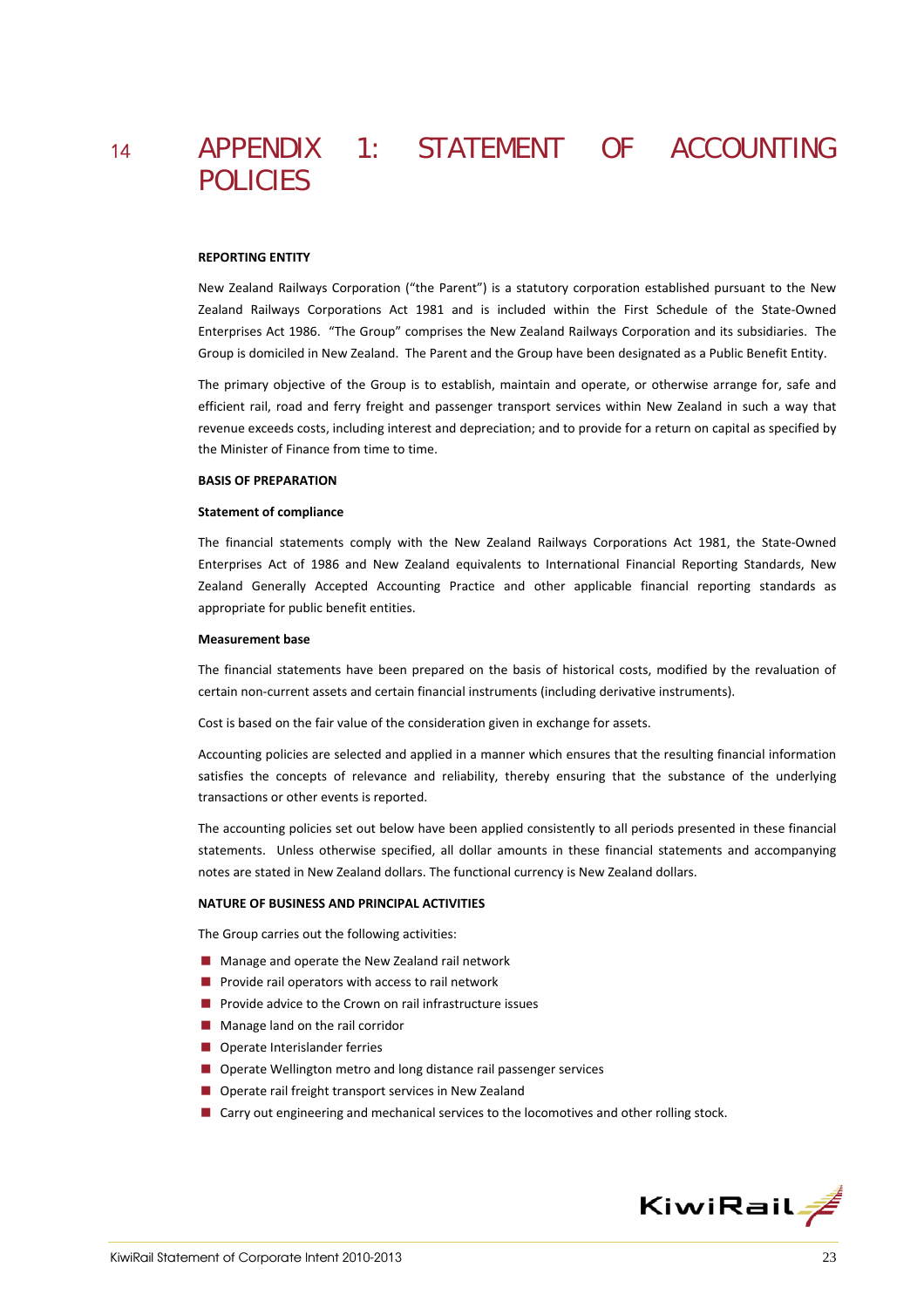#### **CRITICAL JUDGMENTS**

The preparation of financial statements requires management to make judgments, estimates and assumptions that affect the application of policies and reported amounts of assets, liabilities, revenues and expenses. These estimates and associated assumptions are based on historical experience and various other factors that are believed to be reasonable under the circumstances, the results of which form the basis of making the judgments about carrying values of assets and liabilities that are not readily apparent from other sources. Actual results may differ from those estimates.

Estimates and underlying assumptions are reviewed on an on‐going basis. Revisions of accounting estimates are recognised in the period in which the estimate is revised and in any future periods affected.

#### **Asset revaluations**

The Group's land is held at fair value and other assets are carried at depreciable replacement cost. Assets are revalued annually on a cyclical basis by independent valuers. The valuation of land is based on over-the-fence methodology.

The remaining useful lives of property, plant and equipment represents management's best estimates of the useful lives of individual asset classes. When assets are revalued, the valuers provide updated expected remaining useful lives for the assets that have been revalued.

#### **Employee entitlements**

Independent actuaries are engaged to provide the valuation of employee entitlements. Reliance is placed on the expertise of the independent actuaries to provide accurate valuations of employee benefits. The two key assumptions used in calculating this liability include the discount rate and the salary inflation factor. The discount rate is the yield on 10 year government bonds as at the end of the financial year, which have terms to maturity that match, as closely as possible, to the estimated future cash outflows. The salary inflation factor is determined with consideration of historical salary inflation patterns.

#### **Inventory obsolescence**

Management relies on its knowledge of the business to calculate inventory obsolescence provisions. The bulk of inventory held is spare parts for rolling stock and the network. Due to the age of these assets, the parts held are often old and management relies on its knowledge of the business to identify items of inventory that are truly obsolete.

#### **Impairment of Minor Lines**

No impairment on the minor lines will be recognised until such time as the consultation with local communities is completed and alternative commercial uses for lines have been investigated.

#### **SIGNIFICANT ACCOUNTING POLICIES**

The following accounting policies have been consistently applied to all reporting periods presented in these financial statements.

#### **(a) Consolidated financial statements**

The consolidated financial statements of the Parent and its subsidiaries include the financial statements of subsidiary companies using the acquisition method of consolidation. The acquisition method of consolidation involves adding together like items of assets, liabilities, equity, income and expense on a line by line basis from the date that control commences to the date that control ceases and eliminating all significant intra-group balances and transactions. Subsidiary companies are those entities that are controlled directly or indirectly by the Parent.

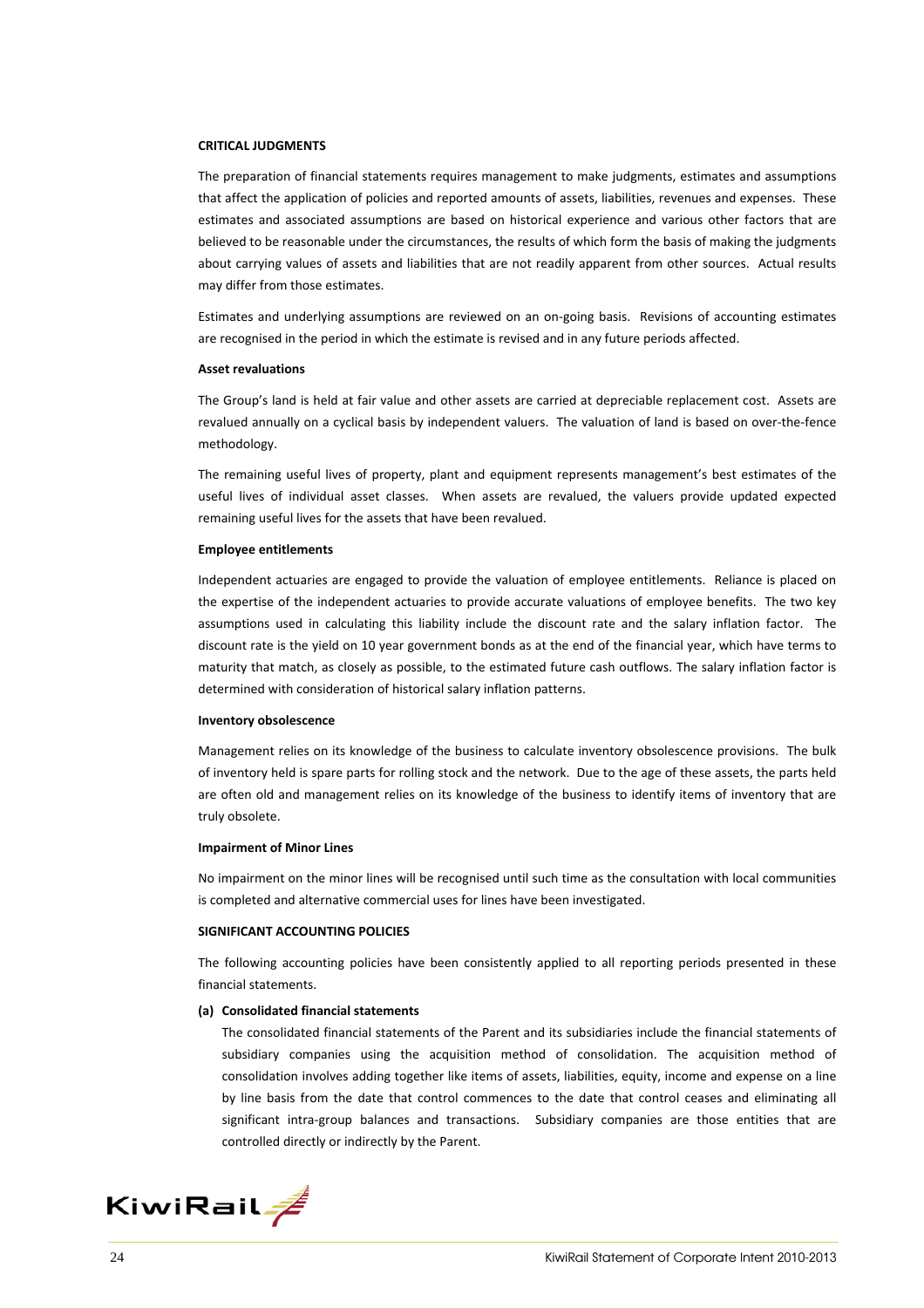The Parent values subsidiary companies at the time of acquisition as the identifiable assets and liabilities acquired measured at the aggregate of fair values at the date of acquisition. Any excess of the cost of acquisition over the fair values of the identifiable net assets acquired is recognised as goodwill. Unrealised losses relating to impairment of subsidiaries are recognised in the income statement.

#### **(b) Revenue recognition**

Revenue is measured at the fair value of the consideration received or receivable by the Parent and Group and represents amounts receivable for goods and services provided in the normal course of business, once significant risk and rewards of ownership have been transferred to the buyer after eliminating the sales within the Group.

- (i) Freight revenue is recognised based on the date of freight acceptance.
- (ii) Passenger revenue is recognised at the date of travel.
- (iii) Manufacturing revenue is recognised by reference to the stage of completion of the contract activity at the balance date, if the outcome of the contract can be reliably estimated. The stage of completion is assessed by reference to surveys of work performed. Manufacturing revenue includes revenue from design services.
- (iv) Track access revenue is recognised on a straight line basis over the term of the relevant agreement.
- (v) Rental revenue from operating leases is recognised on a straight‐line basis over the term of the relevant lease. Initial direct costs incurred in negotiating and arranging the operating lease are recognised on a straight‐line basis over the lease term.
- (vi) Interest income is recognised as it accrues, using the effective interest method.
- (vii) Maintenance revenue is recognised at the date that the maintenance service is provided.
- (viii) Dividend income is recognised when the right to receive payment has been established.
- (ix) Other sources of income are recognised when earned and are reported in the financial periods to which they relate.
- (x) Government funding received as reimbursements of the costs of capital projects is recognised as income in the period in which the funding is receivable.
- (xi) Grants received in respect of services provided are recognised when the requirements of the relevant grant agreement are met.

#### **(c) Property, plant and equipment**

(i) Recognition and Measurement Property, plant and equipment asset classes consist of land, buildings, railway infrastructure, rolling stock, ships and plant and equipment.

Property, plant and equipment are shown at cost or valuation, less any accumulated depreciation and impairment losses. Items of property, plant and equipment in the course of construction are classified as Capital Work in Progress. Cost includes expenditure that is directly attributable to the acquisition of the asset.

Where an asset is acquired for nil or nominal consideration, the asset is recognised initially at fair value, where fair value can be reliably determined; and the fair value of the asset received, less costs incurred to acquire the asset, is also recognised as income in the Income Statement.

(ii) Revaluation

Land, buildings and railway infrastructure are revalued with sufficient regularity to ensure that the carrying amount does not differ materially from fair value. Fair value is determined from marketbased evidence by an external, independent valuer.

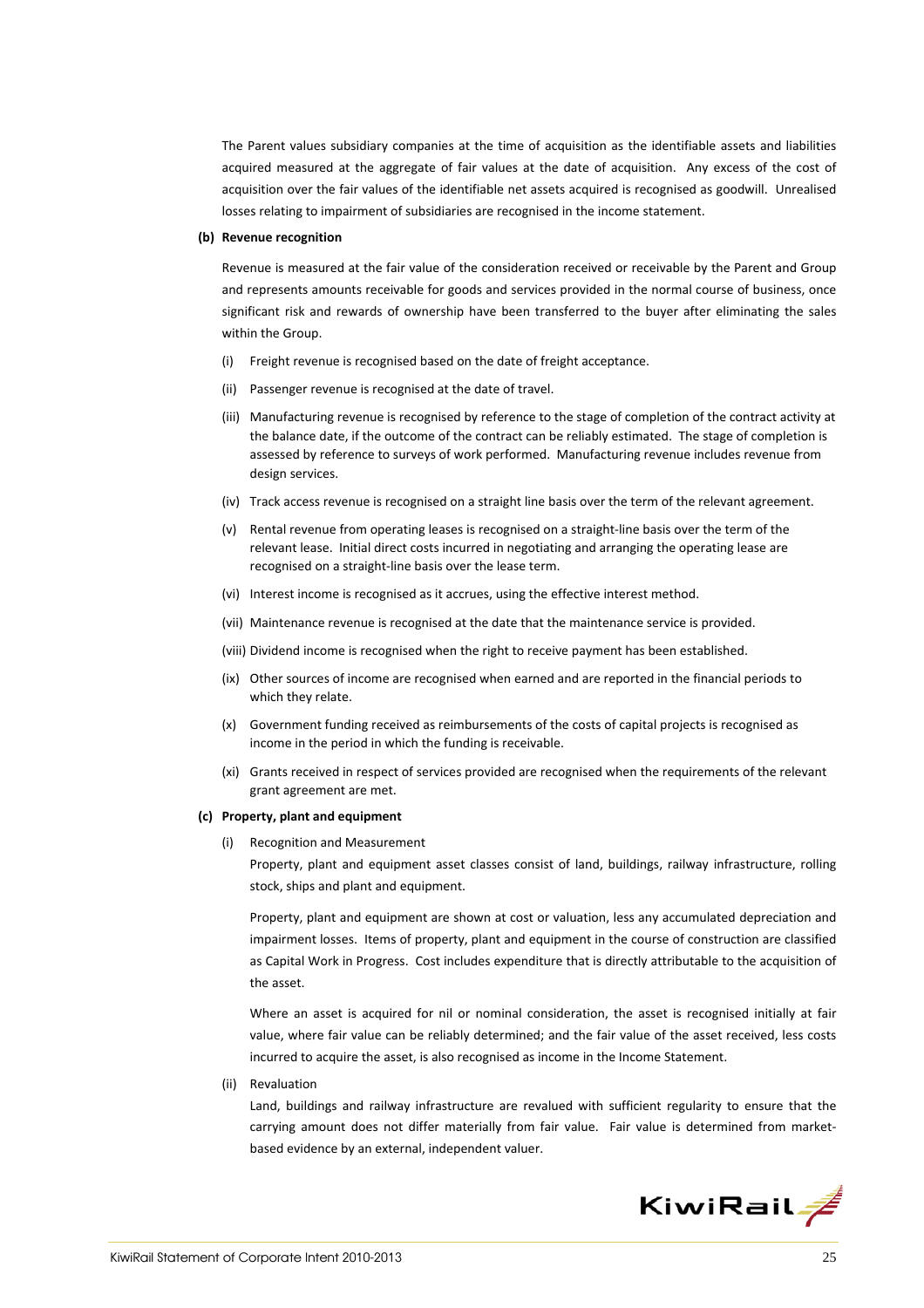Valuations are undertaken in accordance with the standards issued by the New Zealand Property Institute with the following bases of valuation adopted:

- ∗ *Specialised buildings and railway infrastructure* valued using optimised depreciated replacement cost.
- ∗ *Rail corridor* land associated with the rail corridor is valued based on adjacent use, as an approximation of fair value.
- ∗ *Non‐specialised land and buildings* ‐ which could be sold with relative ease are valued at market value.

Any revaluation increase arising on the revaluation of land and buildings and railway infrastructure is credited to the asset revaluation reserve, except to the extent that it reverses a revaluation decrease for the same asset previously recognised as an expense in the Income Statement, in which case the increase is credited to the Income Statement to the extent of the decrease previously charged. A decrease in carrying amount arising on the revaluation of land, buildings or track assets is charged as an expense to the Income Statement to the extent that it exceeds the balance, if any, held in the asset revaluation reserve relating to a previous revaluation of that class of asset.

Other additions between revaluations are recorded at cost.

(iii) Disposals

Realised gains and losses arising from the disposal of property, plant and equipment are recognised in the income statement in the period in which the transaction occurs. Any balance attributable to the disposed asset in the asset revaluation reserve is transferred to retained earnings.

(iv) Impairment

The carrying amounts of the Group's non-current assets are reviewed at each reporting date to determine if there is any indication of impairment. If any such indication exists, the asset will be tested for impairment by comparing its recoverable amount to its carrying amount. The recoverable amount is the higher of an asset's fair value less costs to sell and value in use.

Value in use is the depreciated replacement cost for an asset where the future economic benefits or service potential of the asset are not primarily dependent on the asset's ability to generate net cash inflows and where the Group would, if deprived of the asset, replace its remaining future economic benefits or service potential.

The value in use for cash-generating assets and cash generating units is the present value of expected future cash flows.

If an asset's carrying amount exceeds its recoverable amount, the asset is impaired and the carrying amount is written down to the recoverable amount. For revalued assets, the impairment loss is recognised against the revaluation reserve. Where that results in a debit balance in the revaluation reserve, the balance is recognised in the income statement.

For assets not carried at a revalued amount, the total impairment loss is recognised in the income statement.

Plant and equipment, motor vehicles, leasehold improvements and equipment under finance leases are stated at cost less accumulated depreciation and impairment. In the event that settlement of all or part of the purchase consideration is deferred, cost is determined by discounting the amounts payable in the future to their present value as at the date of the acquisition.

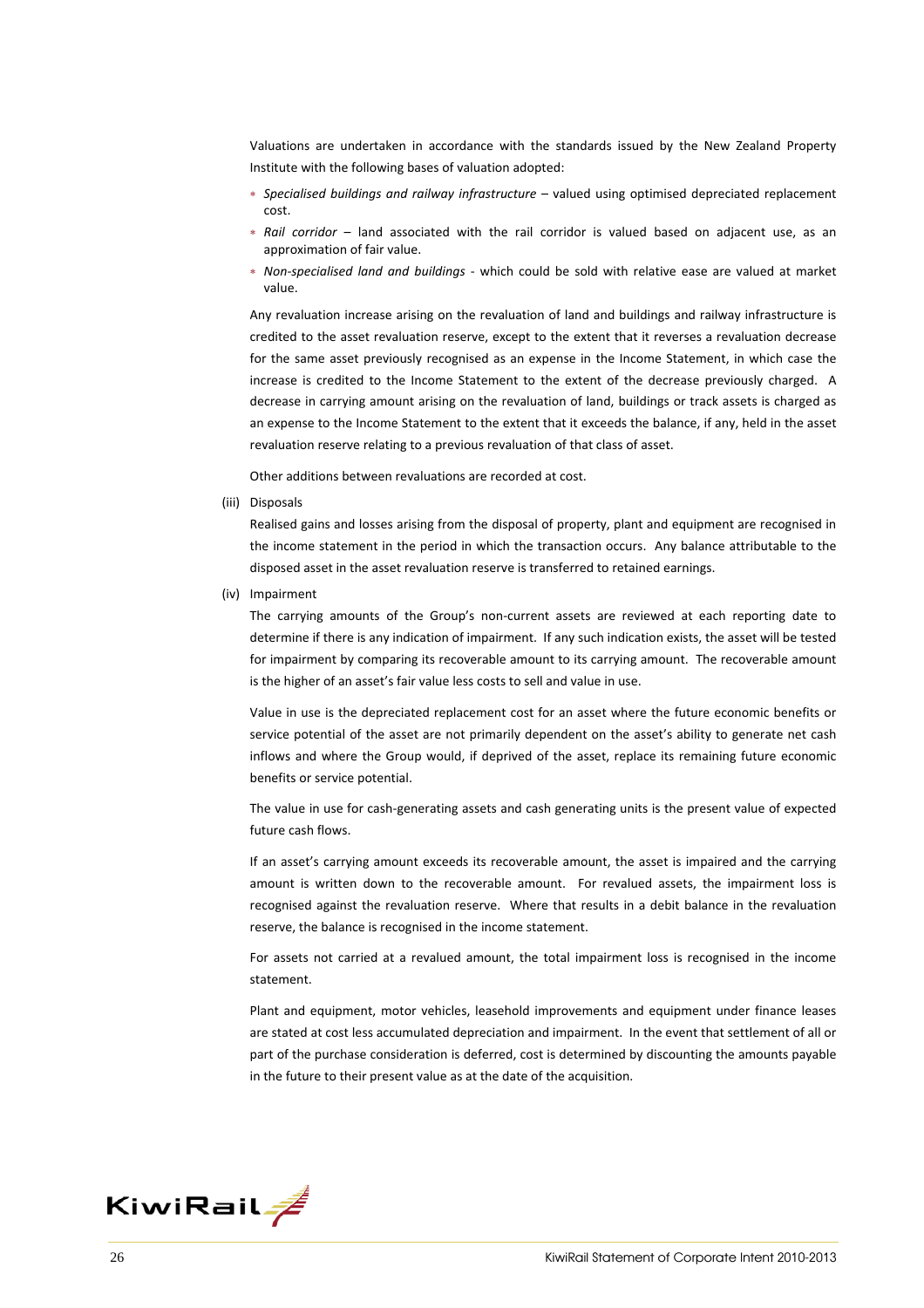(v) Renewals

Expenditures, including inventory, relating to track renewals, ballast, formation upgrading, and major overhauls of rolling stock are capitalised as fixed assets. Repairs and maintenance costs are expensed through the Statement of Financial Performance as incurred.

(vi) Depreciation

Depreciation is charged on a straight line basis at rates that will allocate the cost or valuation of the asset over its expected useful life to its estimated residual value. Leasehold improvements are depreciated over the period of the lease or estimated useful life, whichever is the shorter. In determining an asset's useful life, consideration is given to its expected usage, its expected wear and tear, technical or commercial obsolescence, and legal or similar limits on its use.

Depreciation is provided on freehold buildings, railway infrastructure, rolling stock, ships and containers, plant and equipment, but excludes land.

Depreciation on revalued buildings and track assets is charged to the income statement. On the subsequent sale or retirement of a revalued property, the attributable revaluation surplus remaining in the asset revaluation reserve, net of any related deferred taxes, is transferred directly to retained earnings.

For assets that are revalued, any difference between the depreciation on the revalued asset value and the depreciation based on the original cost is transferred from the asset revaluation reserve to retained earnings.

The average depreciable lives for major categories of property, plant and equipment are as follows:

| Category                     | Useful life     |  |  |
|------------------------------|-----------------|--|--|
| Infrastructure               |                 |  |  |
| - Tunnels and bridges        | 75 - 200 years  |  |  |
| - Track and ballast          | $40 - 50$ years |  |  |
| - Overhead traction          | $20 - 80$ years |  |  |
| - Signals and communications | $15 - 50$ years |  |  |
| - Buildings                  | $35 - 80$ years |  |  |
|                              |                 |  |  |
|                              |                 |  |  |
| Category                     | Useful life     |  |  |
| Rolling stock and ships      |                 |  |  |
| - Wagons and carriages       | 5 - 30 years    |  |  |
| - Locomotives                | $5 - 23$ years  |  |  |
| - Ships                      | 20 years        |  |  |
| - Containers                 | 10 years        |  |  |
| Other                        |                 |  |  |
| - Plant and equipment        | $5 - 35$ years  |  |  |
| - Motor vehicles             | $5 - 10$ years  |  |  |
| - Furniture and fittings     | 5 years         |  |  |
| - Office equipment           | $3 - 5$ years   |  |  |
|                              |                 |  |  |

#### **(d) Valuation of intangible assets**

Intangible assets comprise software applications which have a finite useful life and are recorded at cost less accumulated amortisation and impairment.

Intangible assets are recognised initially at cost. Intangible assets with a finite useful life are amortised on a straight-line basis over their estimated useful lives, which were 3 to 5 years for all reporting periods.

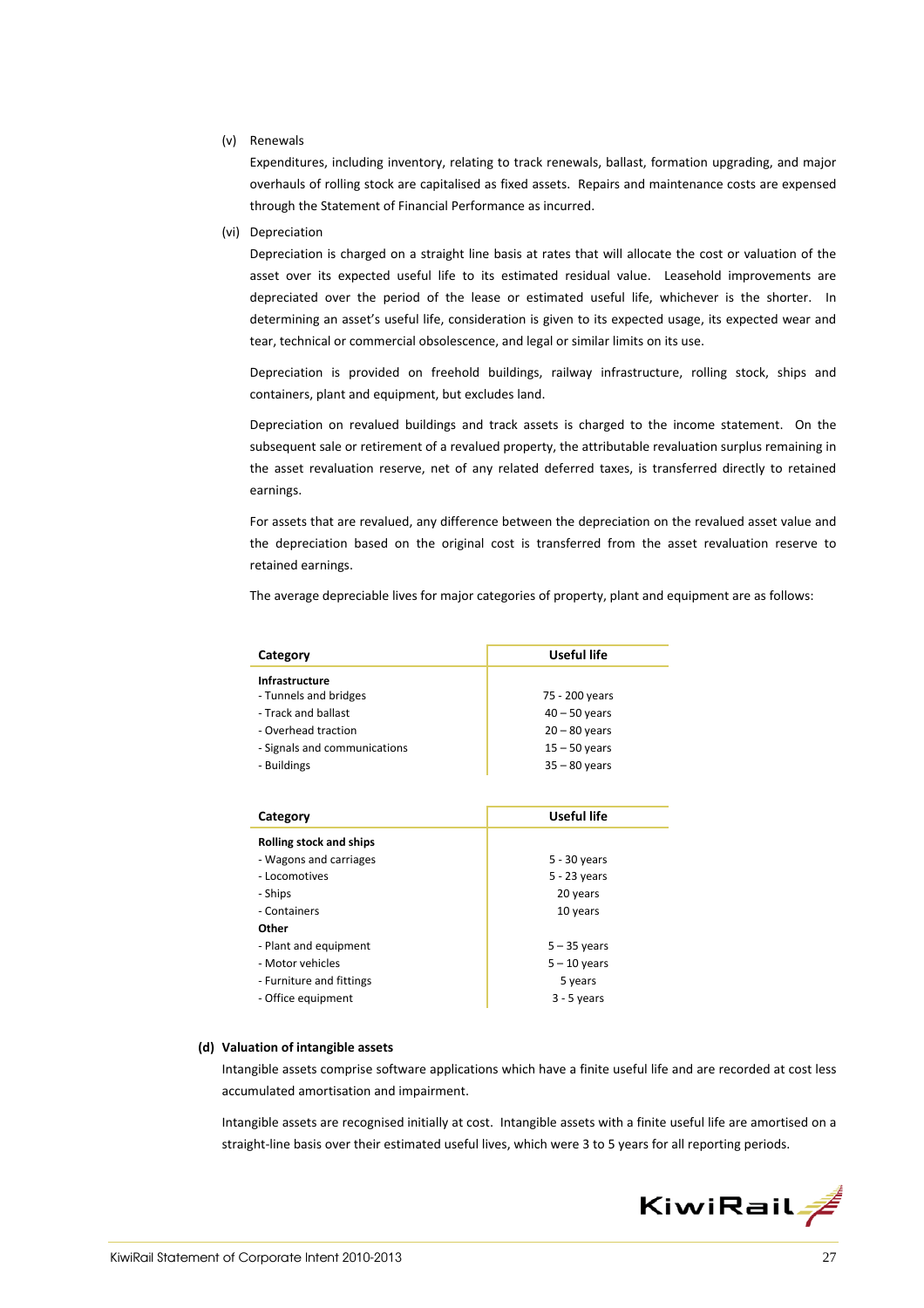#### **(e) Borrowing Costs**

*Interest expense* is recognised in the Statement of Financial Performance using the effective interest rate method.

As a public benefit entity the Group has elected not to capitalise borrowing costs on capital projects.

#### **(f) Inventories**

Inventory comprises items that are used in the maintenance and operation of the rail network, fuel, passenger consumable items, and items used in the manufacture of assets for sale to external parties. Inventory is not held for trading purposes with the exception of consumable cafeteria supplies held on the rail and ferry passenger services.

Inventory is recorded at the lower of cost and current replacement cost. Cost comprises direct materials, and where applicable, direct labour costs and those overheads that have been incurred in bringing the inventory to its present condition and location. Cost is calculated on the weighted average method.

#### **(g) Leases**

(i) Operating Leases

Operating leases are defined as leases under which substantially all the risks and rewards of ownership of the applicable asset or assets remain with the lessor. Operating leased assets are not represented in the Consolidated Balance Sheet. Expenses relating to operating leases are charged to the Income Statement on a basis that is representative of the pattern of benefits expected to be derived from the leased asset.

(ii) Finance Leases

Leases in which the Group assumes substantially all the risks and rewards of ownership are classified as finance leases.

Finance lease payments are apportioned between the finance charge and the reduction of the outstanding liability. The interest expense component of finance lease payments is recognised in the Income Statement using the effective interest rate method. Assets acquired by way of a finance lease are included in property, plant and equipment, initially at an amount equal to the lower of its fair value and the present value of the future minimum lease payments. Subsequent to initial recognition, the asset is accounted for in accordance with the accounting policy applicable to that asset.

#### **(h) Income tax**

The Parent is exempt from income tax as a public authority. All subsidiaries of the Parent are taxpayers. The accounting policies applied in respect of the subsidiaries are as follows:

Income tax expense comprises both current and deferred tax. Income tax expense is charged or credited to the Income Statement, except when it relates to items charged or credited directly to equity, in which case the tax is charged to equity.

Current tax is the expected tax payable on the taxable income for the year, using tax rates enacted or substantively enacted at reporting date and any adjustments to tax in respect of previous years.

Deferred tax is recognised using the balance sheet method, providing for temporary differences between the carrying amount of assets and liabilities for financial reporting purposes and the carrying amounts used for taxation purposes

The amount of deferred tax provided is based on the expected manner of realisation of the asset or settlement of the liability, using tax rates enacted or substantively enacted at each reporting date. Deferred tax assets and liabilities are not discounted.

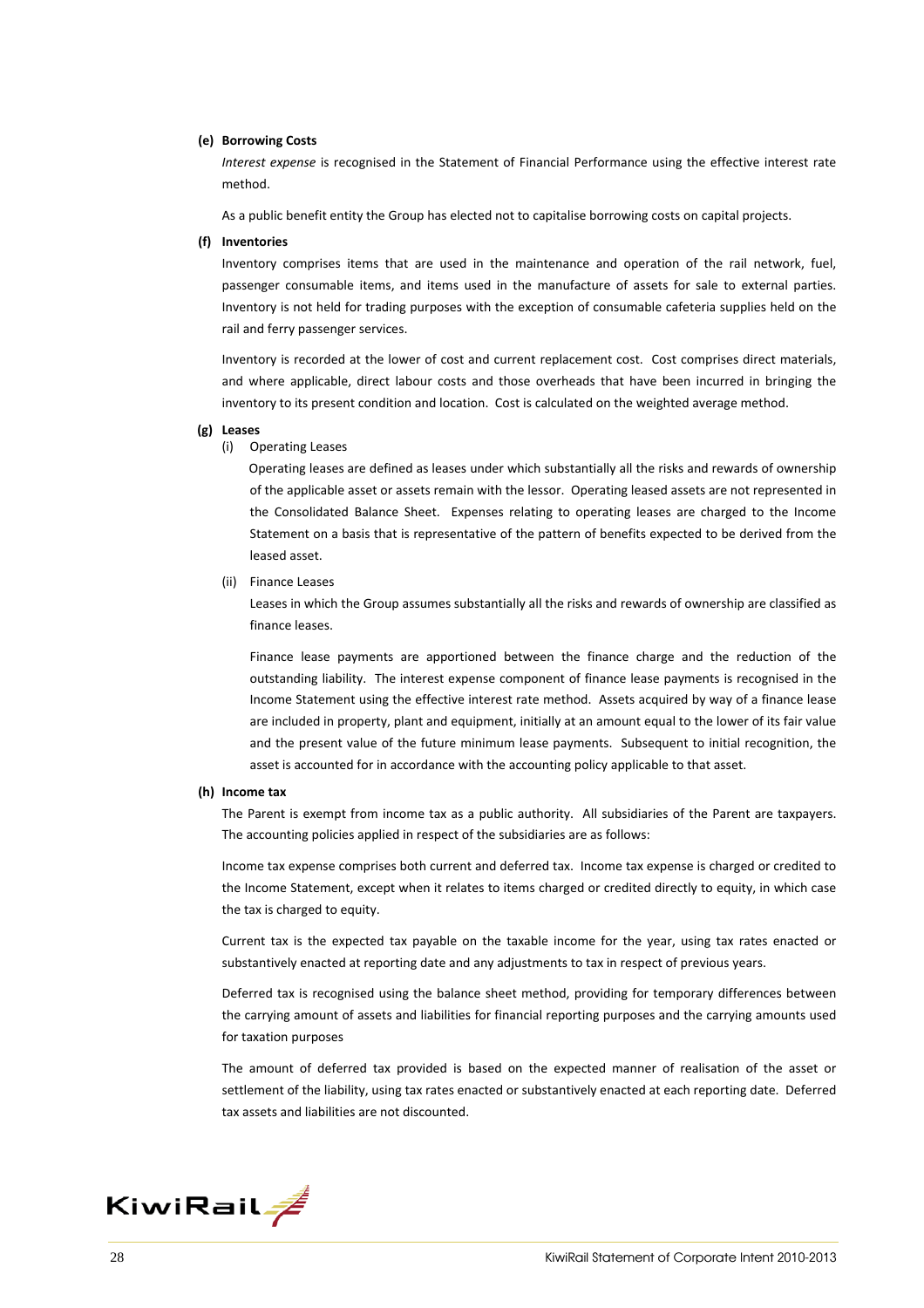A deferred tax asset is recognised in the financial statements for all deductible temporary differences and for the carry forward of unused tax losses and unused tax credits only to the extent that it is probable that future taxable surpluses will be available against which the asset can be utilised. Deferred tax assets are reduced to the extent that it is no longer probable that the related tax benefit will be realised. Unrecognised deferred tax assets are reassessed at each balance sheet date.

#### **(i) Goods and Services Tax (GST)**

All items in the financial statements are presented exclusive of GST, except for receivables and payables, which are presented on a GST inclusive basis. Where GST is not recoverable as an input tax, it is recognised as part of the related asset or expense.

The net amount of GST recoverable from, or payable to, the Inland Revenue Department (IRD) is included as part of receivables or payables in the Balance Sheet.

Cash flows are included in the statement of cash flows on a net basis in respect of GST. The GST components of cash flows arising from investing and financing activities, which are recoverable from, or payable to, IRD, are classified as operating cash flows.

#### **(j) Provisions**

Provisions are recognised when the Group has a present or constructive obligation as a result of past events; and it is more likely than not that an outflow of resources will be required to settle the obligation; and the amount can be reliably estimated. Provisions are measured at the present value of the expenditure expected to be required to settle the obligation.

If the effect of the time value of money is material, provisions are determined by discounting the future cash flows. Where discounting is used, the increase in the provision for the passage of time is recognised as a finance cost.

#### **(k) ACC Partnership Programme**

The subsidiary company KiwiRail Holdings Limited and its subsidiaries belong to the ACC Partnership Programme whereby it accepts the management and financial responsibility for employee work related accidents. Under the programme, KiwiRail Holdings Limited is liable for all its claims costs for a period of four years up to a specified maximum. At the end of the four year period, a premium is paid to ACC for the value of residual claims, and from that point the liability for ongoing claims passes to ACC.

The liability for the ACC Partnership Programme is measured annually by independent actuaries using actuarial techniques at the present value of expected future payments to be made in respect of the employee injuries and claims up to the reporting date. Consideration is given to anticipated future wages and salary levels and experience of employee claims and injuries. Expected future payments are discounted using market yields on Government bonds at balance date with terms to maturity that match, as closely as possible, the estimated future cash outflows.

The Parent and its subsidiary ONTRACK Infrastructure Limited do not belong to the ACC partnership programme and insure directly through the payment of levies to the ACC.

### **(l) Employee entitlements**

Provision is made for benefits accruing to employees in respect of annual leave, retiring and long service leave, and sick leave when it is probable that settlement will be required and they are capable of being measured reliably.

The provision for retiring leave, long service leave and sick leave is calculated on an annual basis by independent actuaries.

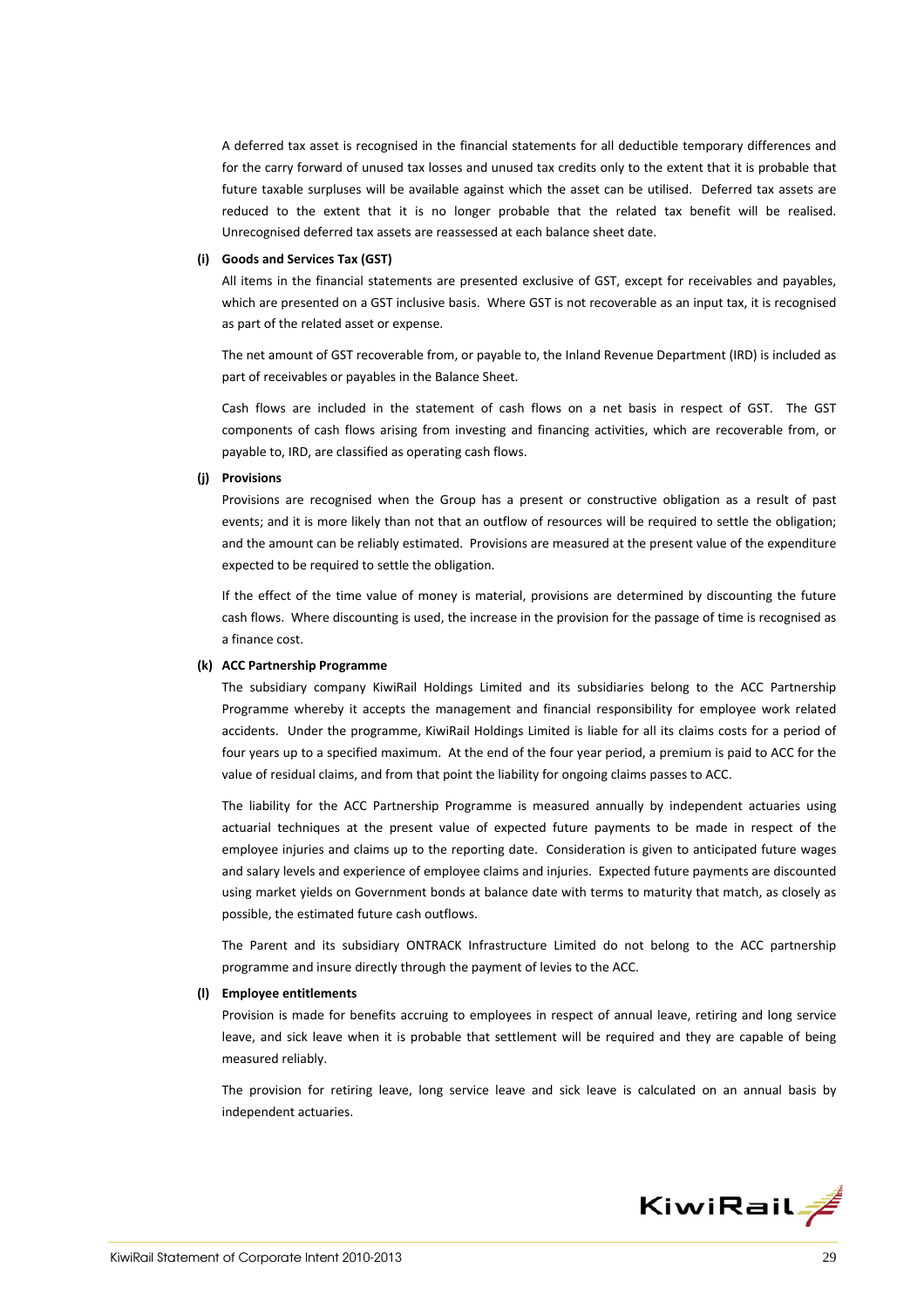Provisions made in respect of employee benefits expected to be settled within twelve months, are measured at their nominal values using the remuneration rate expected to apply at the time of settlement.

Provisions made in respect of employee benefits which are not expected to be settled within twelve months are measured on an actuarial basis at the present value of the estimated future cash outflows to be made by the consolidated entity in respect of services provided by employees up to the reporting date.

Employee entitlements to salaries and wages, annual leave, long service leave and other similar benefits are actuarially valued on an annual basis and are recognised in the Income Statement when they accrue.

#### **(m) Contributions to superannuation plans**

Certain employees are members of defined contribution schemes and the Group contributes to those schemes. A defined contribution scheme is a plan under which the employee and the Group pay fixed contributions into a separate entity. The Group has no legal or constructive obligation to pay further contributions in relation to employee service in the current and prior periods. The contributions are recognised as labour and related costs in the Income Statement when they are due.

#### **(n) Financial assets**

Investments are recognised and derecognised on the trade date where the purchase or sale of an investment is under a contract whose terms require delivery of the investment within the timeframe established by the market concerned, and are initially measured at fair value, net of transaction costs except for those financial assets classified as at fair value through profit or loss which are initially measured at fair value.

Financial assets are classified into the following specified categories: financial assets 'at fair value through profit or loss', 'held-to-maturity investments', 'available-for-sale' financial assets, and 'loans and other receivables'. The classification depends on the nature and purpose of the financial assets and is determined at the time of initial recognition.

(i) Cash and cash equivalents

Cash and cash equivalents comprise cash‐on‐hand, call deposits and other investments with an initial term of less than 3 months.

(ii) Impairment of financial assets

Financial assets, other than those at fair value through profit or loss, are assessed for indicators of impairment at each balance date. Financial assets are impaired where there is objective evidence that, as a result of one or more events that have occurred after the initial recognition of the financial asset, the estimated future cash flows of the investment has been impacted. For financial assets carried at cost, the amount of the impairment is the difference between the asset's carrying amount and the present value of estimated future cash flows, discounted at the original effective interest rate.

The carrying amount of the financial asset is reduced by the impairment loss directly for all financial assets with the exception of trade receivables where the carrying amount is reduced through the use of a doubtful debt provision. When a trade receivable is uncollectible, it is written off against the doubtful debt provision. Subsequent recoveries of amounts previously written off are credited to the Income Statement. Changes in the carrying amount of the doubtful debt provision are recognised in the Income Statement. With the exception of available‐for‐sale equity instruments, if, in a subsequent period, the amount of impairment loss decreases and the decrease can be related objectively to an event occurring after the impairment was recognised, the previously recognised impairment loss is reversed through the Income Statement to the extent that the carrying amount of the investment at the date the impairment is reversed, does not exceed what the amortised cost would have been, had the impairment not been recognised.

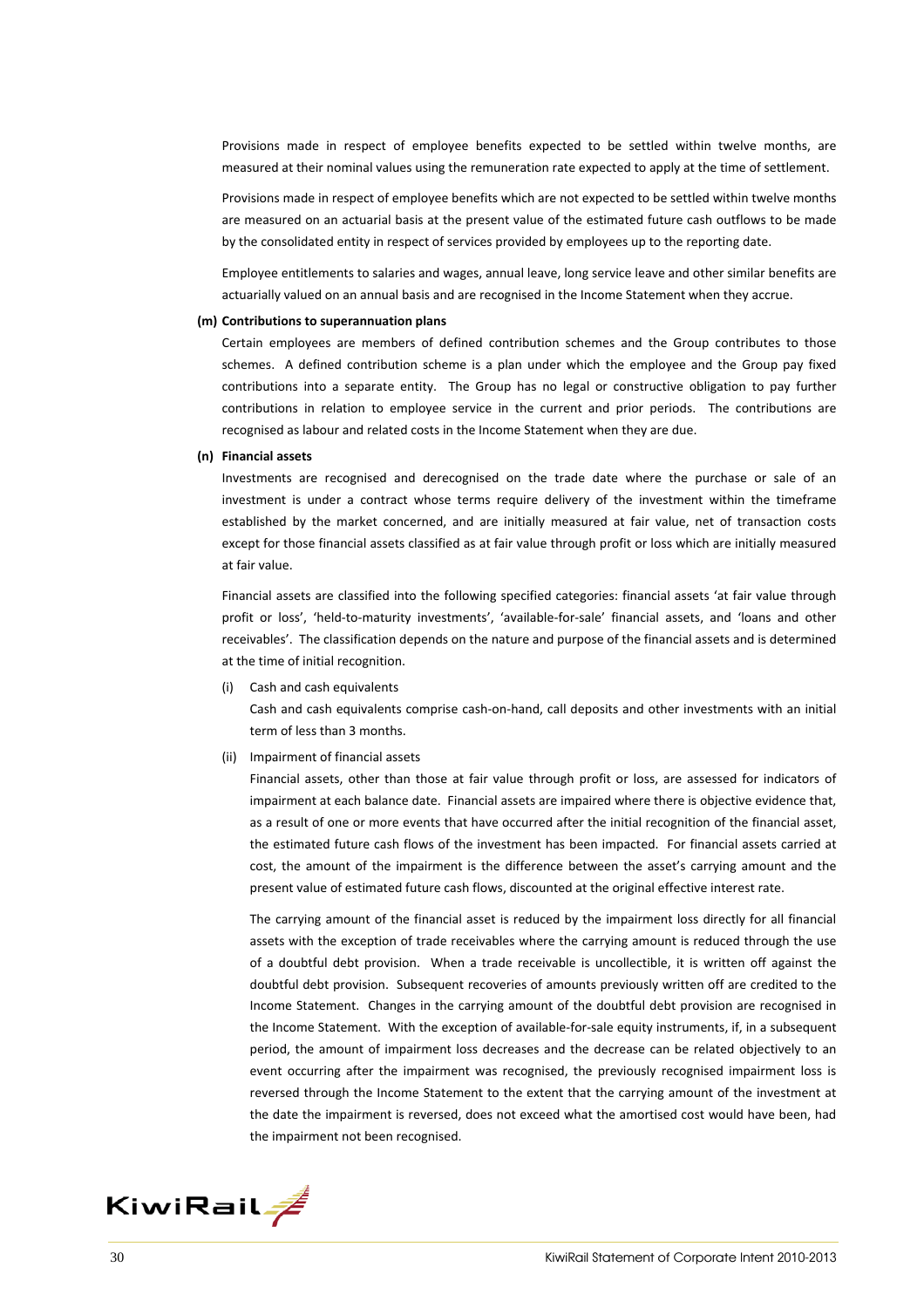#### **(o) Financial liabilities**

Financial liabilities are classified as either financial liabilities at 'fair value through profit or loss' or 'at amortised cost'.

(i) Payables

Payables are recognised when the Group becomes obliged to make future payments resulting from the purchase of goods and services.

Payables are initially measured at fair value and subsequently measured at amortised costs using the effective interest rate method.

(ii) Borrowings

Borrowings are initially measured at fair value, net of transaction costs. Borrowings are subsequently measured at amortised cost using the effective interest method, with the interest expense recognised on an effective yield basis. The effective interest method is a method of calculating the amortised cost of a financial liability and of allocating interest expense over the relevant period. The effective interest rate is the rate that exactly discounts estimated future cash payments through the expected life of the financial liability, or, where appropriate, a shorter period.

#### **(p) Derivative financial instruments and hedging activities**

The Group uses derivative financial instruments within predetermined policies and limits in order to reduce its exposure to fluctuations in commodity prices, interest rates and foreign exchange rates.

The Group does not engage in speculative transactions or hold derivative financial instruments for trading purposes.

Derivative financial instruments are initially recorded at fair value on the date the derivative is entered into i.e. trade date, and are subsequently measured at fair value at each reporting date. Changes in fair value of the derivative instruments are charged against income.

The Group designates certain instruments hedging a firm commitment as cash flow hedges. At the inception of the hedge, the Group documents the relationship between the hedging instrument and the hedged item along with its risk management objectives for undertaking the hedge. It periodically evaluates the effectiveness of the hedge.

Where the hedge qualifies as effective, changes in the fair value of the instrument are deferred in the cash flow hedging reserve in equity as part of Other Comprehensive Income. The amounts deferred are recycled from the reserve to net surplus on the recognition of the hedged transaction, unless the forecast transaction that is hedged results in the recognition of a non financial asset or a non financial liability. Where a non financial asset or non financial liability is recognised, gains and losses previously recognised in the hedging reserve are reclassified from the reserve and included in the initial measurement of the cost of the asset or liability

Movements in the value of instruments that are not designated as cash flow hedges or do not qualify as effective are recognised in net surplus.

#### **(q) Foreign currency transactions**

Foreign currency transactions are translated to New Zealand currency at the exchange rates ruling at the dates of the transactions.

Monetary assets and liabilities in foreign currencies at balance date are translated at exchange rates ruling at balance date. All exchange differences arising on the translation of monetary assets and liabilities in foreign currencies, whether realised or unrealised, are recognised in the Income Statement.

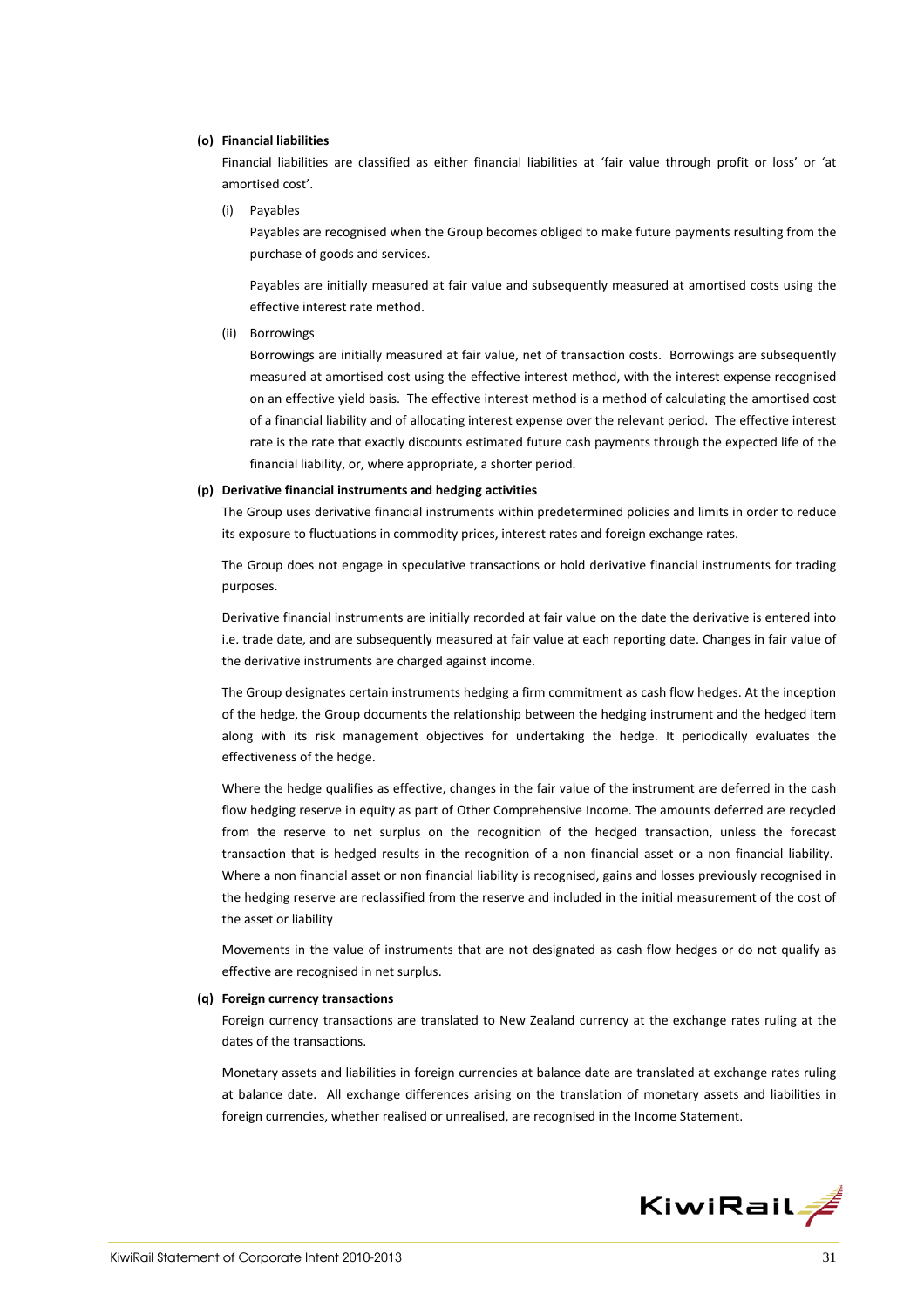## <sup>15</sup> APPENDIX 2: SUBSIDIARIES AND ASSOCIATED **COMPANIES**

The terms share and subsidiary have the same meanings as in section 2 of the State-Owned Enterprises Act 1986.

- **1.** The Corporation shall ensure at all times that:
	- control of the affairs of every subsidiary of the Corporation is exercised by a majority of the Directors of that subsidiary; and
	- a majority of the Directors of every subsidiary of the Corporation are persons who are also Directors of the Corporation, Executives of the Corporation, Executives of a subsidiary of the Corporation, or who have been approved by the shareholding Ministers for appointment as Directors of the subsidiary.
- **2.** Without consulting shareholding Ministers, neither the Corporation nor its subsidiaries shall sell or otherwise dispose of, whether by single transaction or any series of transactions, and whether by a sale of assets or shares, the whole or any part of the business, if:
	- that which is to be sold, or disposed of, is valued at more than 5 percent of the Shareholder's equity in the Corporation; or
	- the sale or disposal will materially reduce the nature and scope of the business as recorded in Section 3 of the Statement of Corporate Intent.

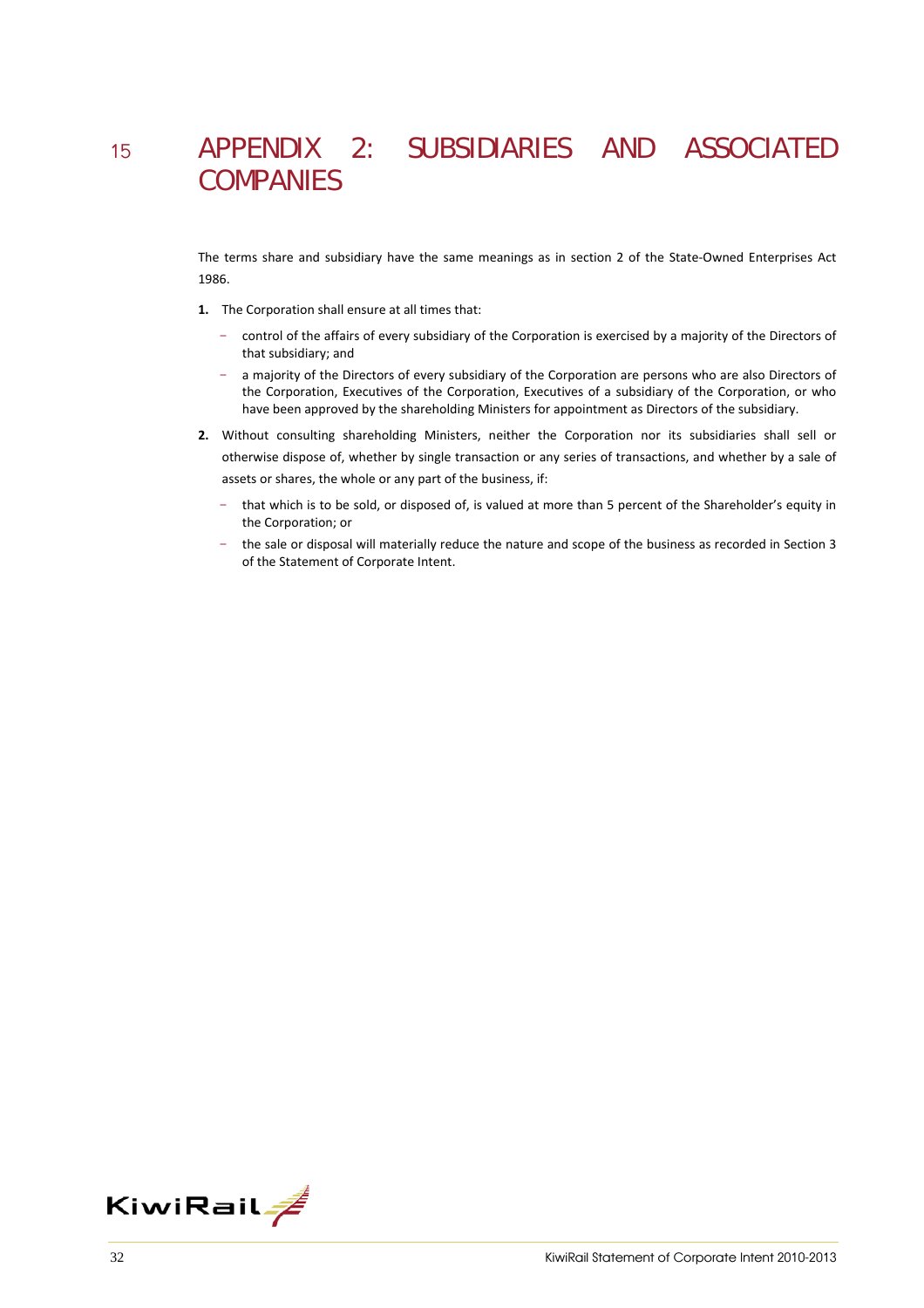## <sup>16</sup> APPENDIX 3: CONSULTATION

KiwiRail will consult with its Shareholding Ministers on matters that would have a material effect on the scale, scope, financial return or risk of the activities of the Corporation or its subsidiaries, including:

- **(a)** Any substantial capital (or equity) investment
- **(b)** The sale or disposal of the whole or any substantial part of the corporation or its subsidiaries
- **(c)** Any substantial expansion of activities outside the scope of its business as defined in Section 2 of the Statement of Corporate Intent
- **(d)** Any other significant transactions.